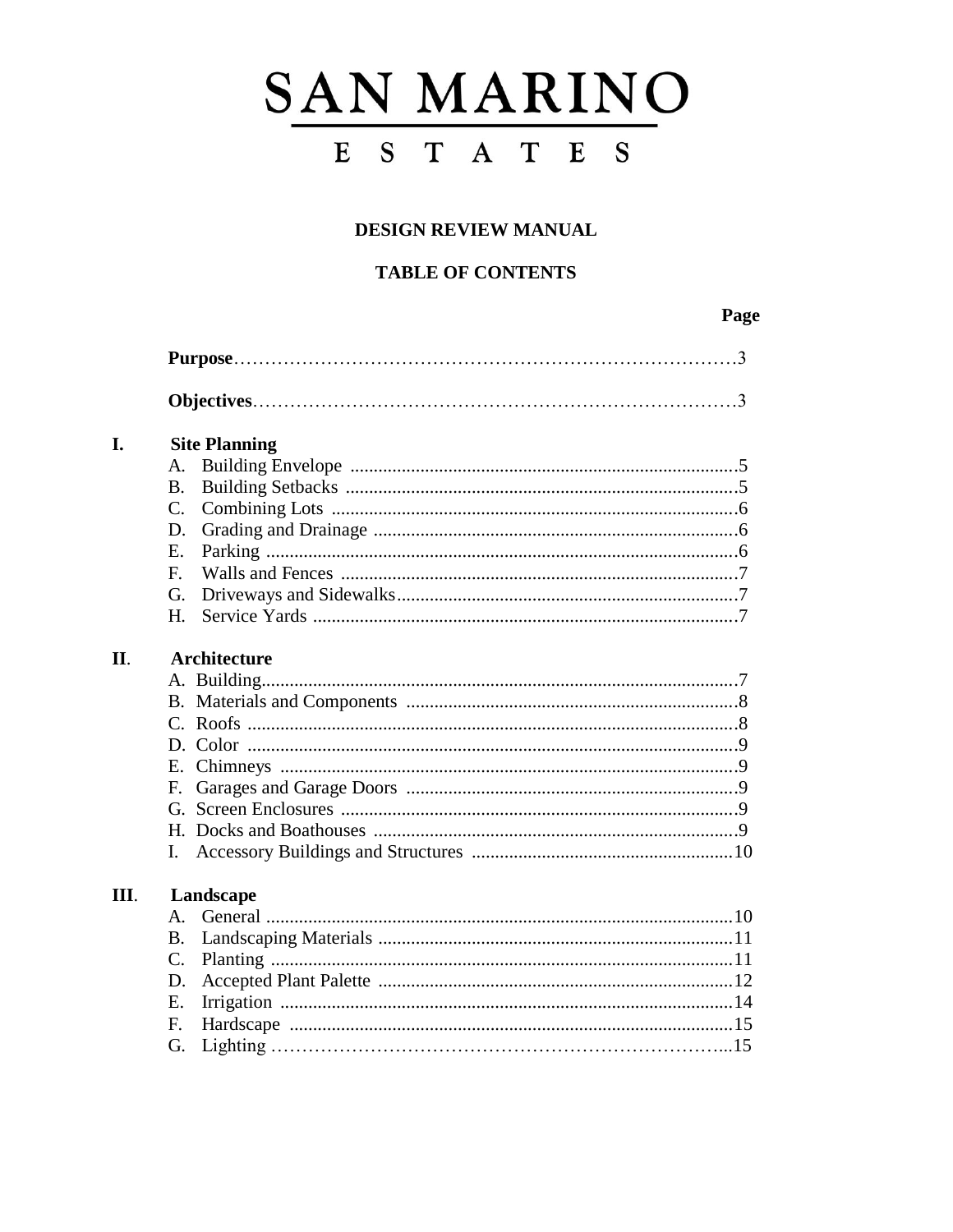| B <sub>r</sub>  |  |                                                                                                                                                                                                                                                                                                                                                                       |  |  |  |  |  |
|-----------------|--|-----------------------------------------------------------------------------------------------------------------------------------------------------------------------------------------------------------------------------------------------------------------------------------------------------------------------------------------------------------------------|--|--|--|--|--|
| $C_{\cdot}$     |  |                                                                                                                                                                                                                                                                                                                                                                       |  |  |  |  |  |
|                 |  |                                                                                                                                                                                                                                                                                                                                                                       |  |  |  |  |  |
| А.              |  |                                                                                                                                                                                                                                                                                                                                                                       |  |  |  |  |  |
| <b>B.</b>       |  |                                                                                                                                                                                                                                                                                                                                                                       |  |  |  |  |  |
| $\mathcal{C}$ . |  |                                                                                                                                                                                                                                                                                                                                                                       |  |  |  |  |  |
| D.              |  |                                                                                                                                                                                                                                                                                                                                                                       |  |  |  |  |  |
| E.              |  |                                                                                                                                                                                                                                                                                                                                                                       |  |  |  |  |  |
| F.              |  |                                                                                                                                                                                                                                                                                                                                                                       |  |  |  |  |  |
| G.              |  |                                                                                                                                                                                                                                                                                                                                                                       |  |  |  |  |  |
| H.              |  |                                                                                                                                                                                                                                                                                                                                                                       |  |  |  |  |  |
| $\mathbf{I}$ .  |  |                                                                                                                                                                                                                                                                                                                                                                       |  |  |  |  |  |
|                 |  |                                                                                                                                                                                                                                                                                                                                                                       |  |  |  |  |  |
| A.              |  |                                                                                                                                                                                                                                                                                                                                                                       |  |  |  |  |  |
| <b>B.</b>       |  |                                                                                                                                                                                                                                                                                                                                                                       |  |  |  |  |  |
| $C_{\cdot}$     |  |                                                                                                                                                                                                                                                                                                                                                                       |  |  |  |  |  |
| D.              |  |                                                                                                                                                                                                                                                                                                                                                                       |  |  |  |  |  |
| E.              |  |                                                                                                                                                                                                                                                                                                                                                                       |  |  |  |  |  |
| $F_{\cdot}$     |  |                                                                                                                                                                                                                                                                                                                                                                       |  |  |  |  |  |
| G.              |  |                                                                                                                                                                                                                                                                                                                                                                       |  |  |  |  |  |
| H.              |  |                                                                                                                                                                                                                                                                                                                                                                       |  |  |  |  |  |
| I.              |  |                                                                                                                                                                                                                                                                                                                                                                       |  |  |  |  |  |
| J.              |  |                                                                                                                                                                                                                                                                                                                                                                       |  |  |  |  |  |
| K.              |  |                                                                                                                                                                                                                                                                                                                                                                       |  |  |  |  |  |
| L.              |  |                                                                                                                                                                                                                                                                                                                                                                       |  |  |  |  |  |
| M.              |  |                                                                                                                                                                                                                                                                                                                                                                       |  |  |  |  |  |
| N.              |  |                                                                                                                                                                                                                                                                                                                                                                       |  |  |  |  |  |
| O.              |  |                                                                                                                                                                                                                                                                                                                                                                       |  |  |  |  |  |
| P.              |  |                                                                                                                                                                                                                                                                                                                                                                       |  |  |  |  |  |
| Q.              |  |                                                                                                                                                                                                                                                                                                                                                                       |  |  |  |  |  |
| R.              |  |                                                                                                                                                                                                                                                                                                                                                                       |  |  |  |  |  |
| S.              |  |                                                                                                                                                                                                                                                                                                                                                                       |  |  |  |  |  |
| T.              |  |                                                                                                                                                                                                                                                                                                                                                                       |  |  |  |  |  |
| U.              |  |                                                                                                                                                                                                                                                                                                                                                                       |  |  |  |  |  |
|                 |  | <b>Design Review and Plan Submittal Process</b><br>Professional Consultant Requirements/Responsibilities 16<br><b>Design Review Committee</b><br><b>Construction and Builder Regulations</b><br>Occupational Safety and Health Act Compliance (OSHA)19<br>Construction Trailers, Portable Field Offices, Etc 19<br>Restoration or Repair of Other Property Damaged 21 |  |  |  |  |  |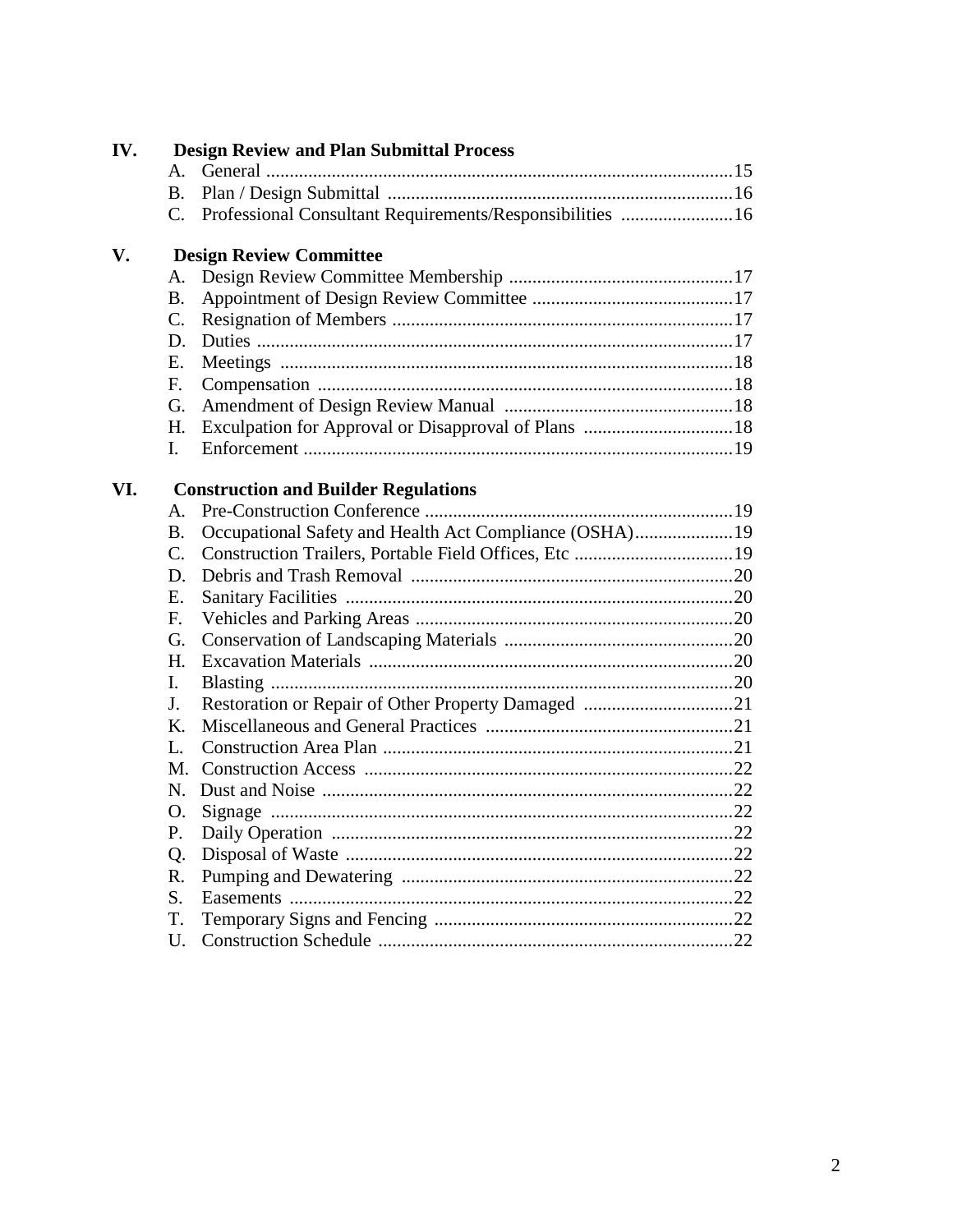#### **Purpose**

The land, including lakes, wetlands and uplands, which comprise the San Marino Estates master planned community, is a resource which demands and deserves special attention. Physical development of San Marino Estates has been undertaken with utmost sensitivity. Years of careful study, exacting analysis, planning and design, including exhaustive public review, have been completed to ensure the most feasible integration of improvements into the delicate natural environment. Long range planning continues in order to preserve the quality of development and maintain compatibility with and sustainability of the environment.

Continued development within San Marino Estates is guided by a group of legally binding covenants and design standards which protect the aesthetic integrity for both current and future residents. Additions and modifications to residential property must be in compliance with these guidelines, thus assuring a continued application of good design standards, the maintenance of property values and the preservation of the natural environment.

The guidelines and standards which follow have been developed to help you work with your professional team, architects, landscape architects, engineers and builder. It is not the intent of these guidelines to judge what is beautiful or not, but to coordinate and encourage high standards of design and construction in ways that preserve the resources, ecosystem and natural beauty of the community. Development and construction will respect nature and promote integrity and diversity.

#### **Objectives**

This manual is a guide for both members of the Design Review Committee (DRC) and property owners in San Marino Estates. It is hoped that this manual will increase each property owner's awareness of the ways in which the integrity of San Marino Estates is preserved and the responsibilities that property owners must assume in this process. These guidelines have been thoughtfully and carefully prepared to provide a thorough basis of assistance. A broad range of important subjects are addressed regarding property improvements and exterior alterations, but the guidelines established herein are not intended to be all inclusive or to preclude the Design Review Committee's need to evaluate unique situations when they occur. As circumstances of significant change in the marketplace, construction technology, and craftsmanship or design expertise become evident, the Design Review Committee continually considers and may adopt changes and additions to improve the standards. Specific objectives of this manual are:

- 1) To provide uniform guidelines to be used by the Design Review Committee in reviewing applications for improvements in view of the standards authorized by the Covenants, Conditions and Restrictions;
- 2) To assist property owners in preparing a complete application for review by the Design Review Committee;
- 3) To increase property owners' awareness and understanding of the Covenants, Conditions and Restrictions;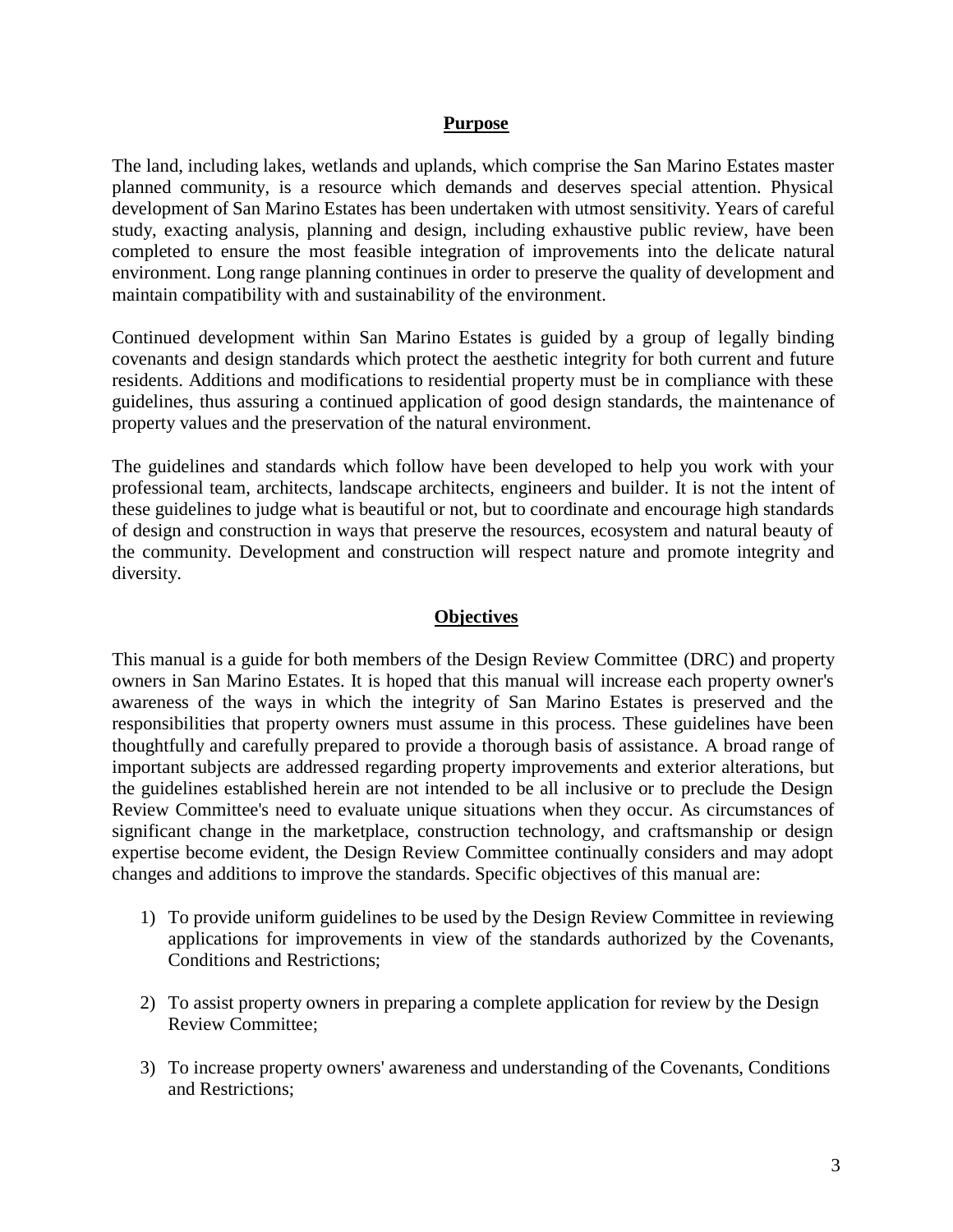- 4) To maintain and improve the quality of the built and natural environments in San Marino Estates;
- 5) To illustrate basic design principles that will aid property owners in developing improvements which are consistent with the design expectations of the community.

All residents benefit from the planning and design that have been an important part of the development of San Marino Estates. The intent of the design standards is to assure property owners that the expectation of design quality will be maintained. This, in turn, protects property values and enhances the environment in San Marino Estates.

(The remainder of this page intentionally left blank.)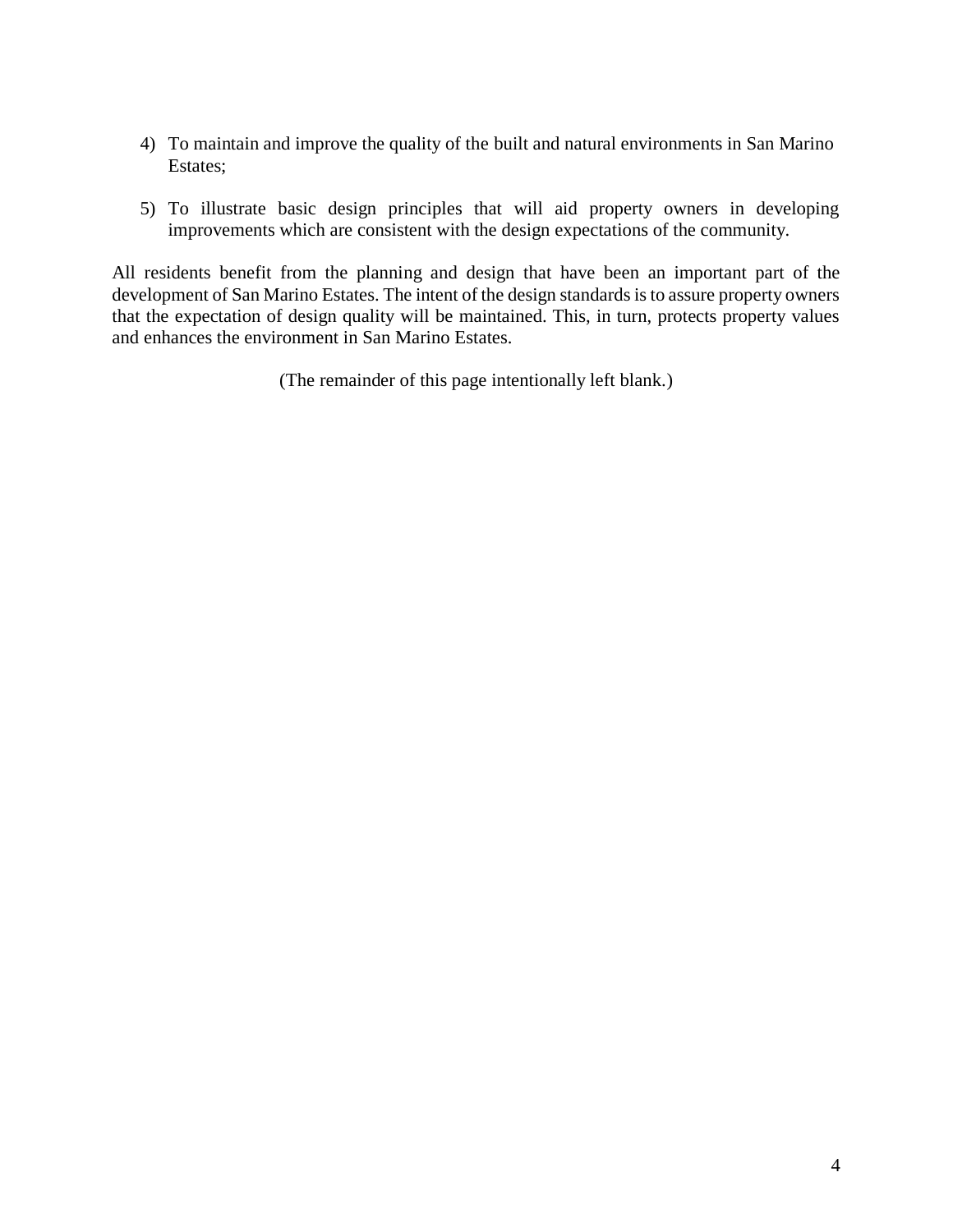# **I. SITE PLANNING**

## **A. Building Envelope**

The building envelope is the area of each residential lot within which all portions of the primary structure must be built. The building envelope for each residential lot is based, among other things, on the natural features of the lot, views, relationship to adjacent building envelopes, and topography. The maximum building envelope shall be established by the Declarant at the time a residential lot is sold to an Owner and shall be on file with the DRC.

#### **B. Building Setbacks**

| <b>San Marino Estates Building Setbacks</b> | <b>Minimum Setback in Feet</b> |
|---------------------------------------------|--------------------------------|
| Front Yard                                  | 20'                            |
| Side Yard                                   | $7\frac{1}{2}$                 |
| Rear Yard                                   | $20^{\circ}$                   |

| <b>Pools</b>                     | <i>*</i> Conservation Easement |
|----------------------------------|--------------------------------|
| Pool Curb at Rear Property Line* |                                |

| Decks, Patios, Drives and Walks              |                | *Conservation Easement |
|----------------------------------------------|----------------|------------------------|
| Decks and Patios at Side Yard Property Line* | $7\frac{1}{2}$ |                        |
| Decks and Patios at Rear Yard Property Line* |                |                        |

- **1) The Above Setbacks are per Brevard County and the Developer at the time this Manual was revised. The Setbacks provided for each Lot by the Declarant will, in most cases, be GREATER than those set by Brevard County in order to create the park-like environment designed by Rick Harrison Site Design.**
- **2)** All changes to the established footprint must be approved by the DRC.
- **3)** Accessory buildings and landscape structures may be permitted in the setback and must be approved by the DRC.
- **4)** Pools shall not be constructed between any principal structure and an adjacent Street without prior written consent of the DRC.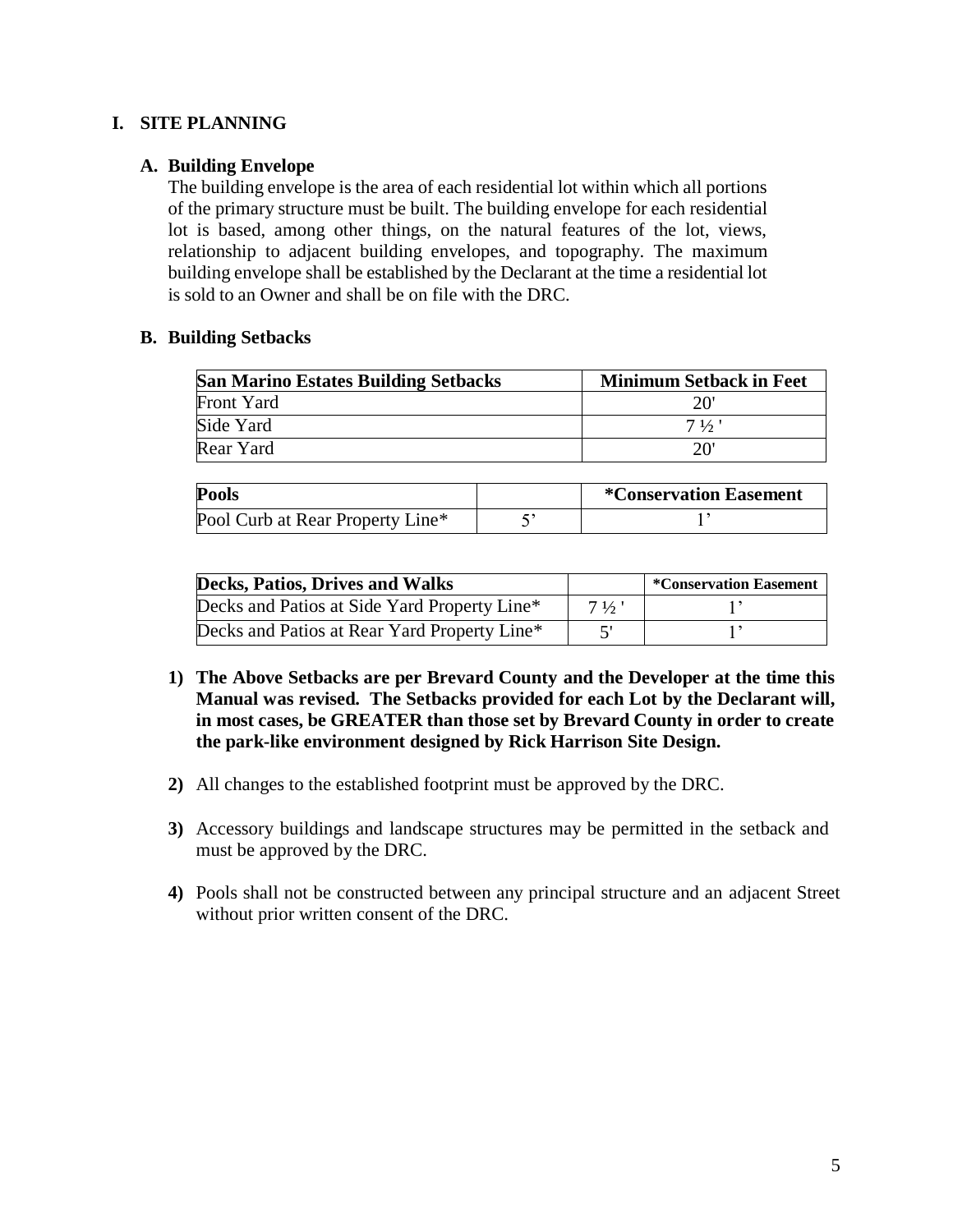# **C. Combining Lots**

Two commonly owned contiguous lots may be combined into a single homesite with the consent of the Declarant. Any requested reconfiguration of the building envelope shall be shown on a sketch plan submitted by the Owner early in the design phase. The Declarant must approve the proposed reconfiguration prior to submittal of the sketch plan. A relocated building envelope may, at the DRC's discretion, span the common lot line. For purposes of this manual, combined lots shall be considered as one lot. (Note: For purposes of the Home Owner's Association billing, however, the two lots shall remain as two lots.)

# **D. Grading and Drainage**

- **1)** Manipulation of the ground surface within the individual lots must not create a functional or aesthetic adverse impact to the overall drainage within the lot or on adjacent land or lot. It is the responsibility of the Owner to provide a drainage plan and statement of design intent for review and approval by the DRC before final approval can be granted.
- **2)** Lots must drain by positive drainage flow consistent with the master surface water management plan.
- **3)** All rain water collected on any lot shall not flow onto adjacent lots or to unapproved locations.
- **4)** All topographic change must occur within the lot boundaries and meet adjacent land at existing grade.
- **5)** All homes or swimming pools adjacent to conservation areas that do not have adequate distance to slope 3:1 to meet existing grade at the conservation demarcation line will require a stem wall.

## **E. Parking**

- **1)** On-street parking will be permitted overnight by visitors, but residents shall use their driveways.
- **2)** Recreational or business vehicles, trailers, boats or other recreational equipment will be permitted to be parked on any lot, provided they are behind the leading edge of the house and are visually screened from the road with a landscape buffer sized to reach 80% of six feet high within one year of planting.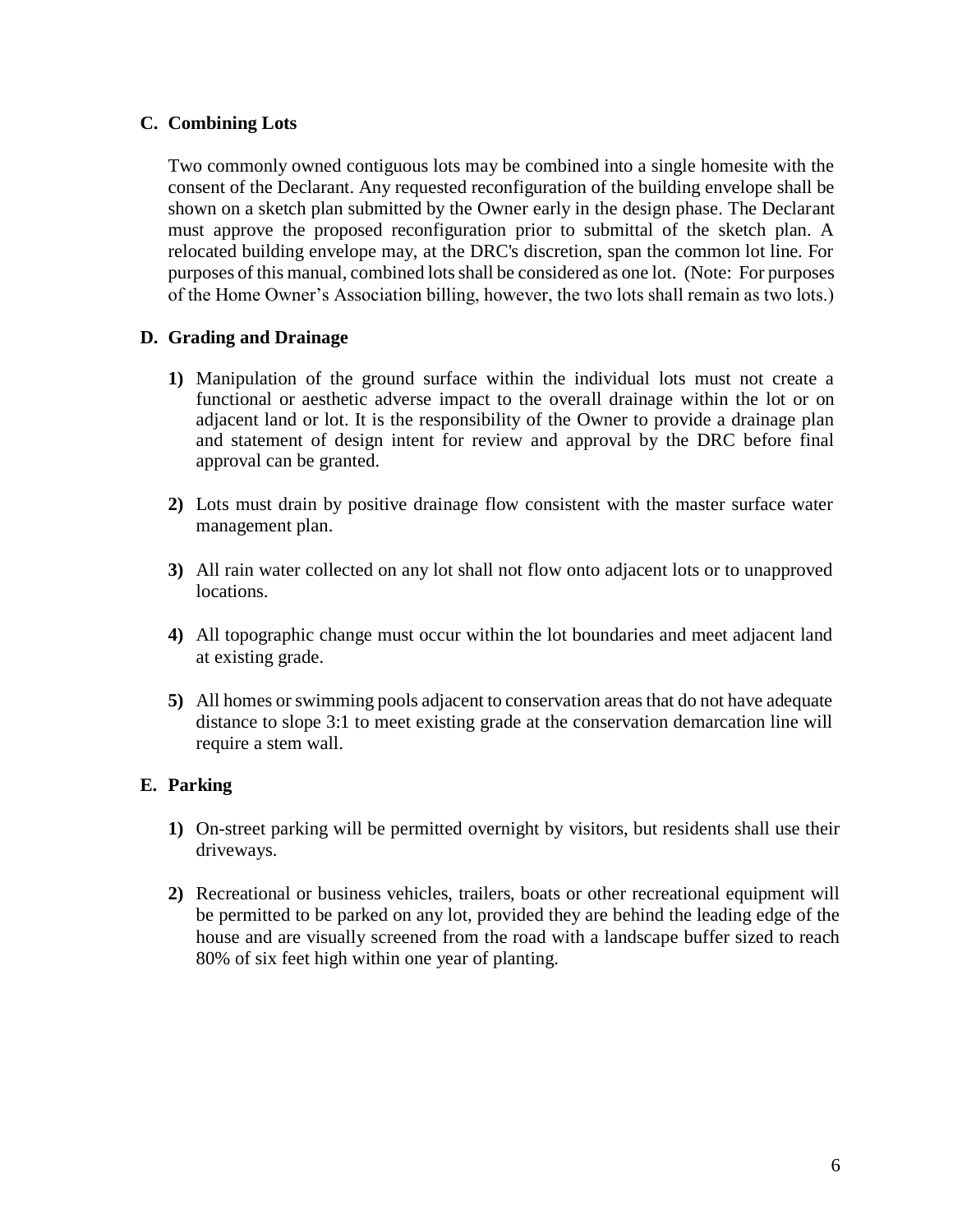# **F. Walls and Fences**

- **1)** No fences or walls shall be erected on residential property unless approved in writing by the DRC.
- **2)** The use of fences and walls is discouraged except as visual enhancements to landscaping and should be limited to areas requiring privacy or safety (i.e. swimming pools, garden courtyards) or for concealment of service areas (trash containers mechanical equipment, etc.).
- **3)** No fence or wall taller than six feet (6') above finished grade shall be permitted beyond the rear boundary of the building envelope. Fences only—no walls—are permitted from the rear boundary of the building envelope to the rear property line and along the rear property line and those shall be no more than four (4) feet above finished grade. No structure shall be permitted between the front setback and front property line without DRC approval.
- **4)** Acceptable wall materials shall be brick, stucco or stone; acceptable fence materials shall be wrought iron or aluminum of an "open picket" design. Other materials will require DRC approval. No chain link fencing shall be permitted except around tennis courts. (See Subsection II.I.4. Tennis Courts). Fence material and design should relate to the architecture in material, color and form.
- **5)** Colors for walls and fences must be approved by the DRC.

# **G. Driveways and Sidewalks**

- **1)** The only option for private driveway surfaces is Natural Stone or Concrete pavers. The entry walkway materials to the door(s) should be the same as the driveway material.
- **2)** A five (5) foot wide concrete sidewalk for public use shall be constructed along the street in the right-of-way by the Owner.

## **H. Service Yards**

Service yard areas for the storage of trash cans, location of A/C compressors, pump equipment, pool equipment, and approved fuel tanks, etc. must be screened from view with a wall, fencing or a landscape buffer sized to be 80% of the item(s) to be screened within one year of planting.

# **II. ARCHITECTURE**

## **A. Building**

- **1)** The minimum living space under air shall be 2,000 square feet.
- **2)** The first floor of the home shall be constructed of concrete block or poured concrete.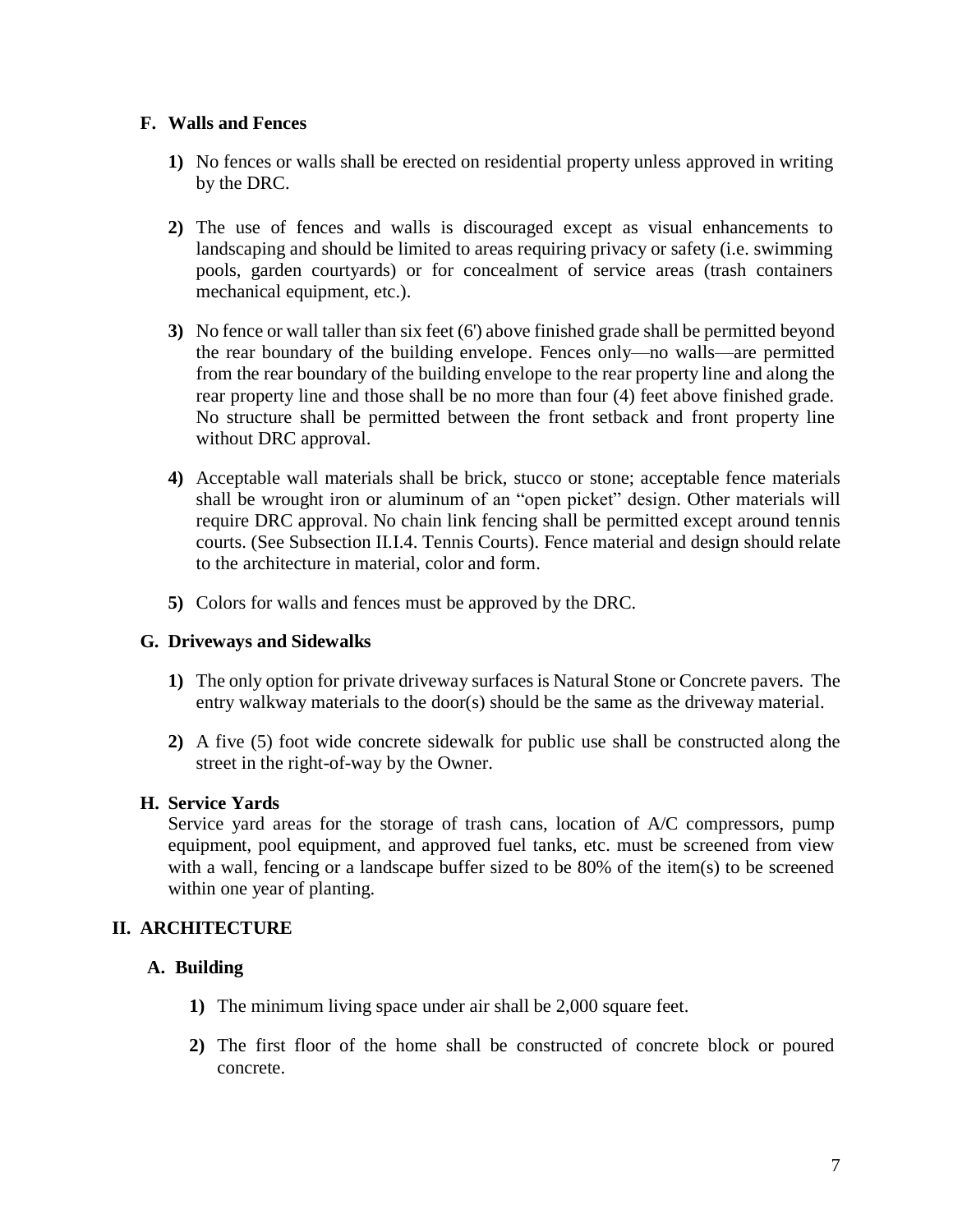## **B. Materials and Components**

The most important objective for the selection of materials is appearance and longevity. The materials used should have a quality appearance and suggest permanence. They should reinforce the architectural statement and character of the residence.

# **1) Doors and Entries**

All exterior doors must be made of exterior grade wood, insulated metal, fiberglass or other equivalent materials. Panel and French type doors are encouraged. Front door must be submitted to the DRC for approval. The front entry must have a minimum height of six feet, eight inches (6'8"). The use of a transom is recommended.

# **2) Windows**

- **(a)** The windows on all buildings must be constructed using frames made of or appearing to be wood. Vinyl or metal exterior cladding is allowed subject to approval by the DRC. Metal cladding must have an anodized or factory applied color. Window frames constructed of aluminum or vinyl will also be allowed subject to approval by the DRC. Window choices must be submitted to the DRC for approval.
- **(b)** It is further required that all windows on the front and side elevations and any other windows visible from the street have Stucco Bands, Cast Stone, Stone or Architectural Foam surrounds and sills.

# **C. Roofs**

- **1)** Hip and gable roofs are encouraged by the DRC of San Marino Estates. As well as turrets if appropriate to the dwelling design. The main roof of each residence shall be pitched at not less than four inches (4") in twelve inches (12") (4/12, vertical/ horizontal).
- **2)** Metal flashing, gutters, downspouts and any other exposed sheet metal (except copper) must be painted to match or complement the building facades where installed.
- **3)** Overhang depths (soffits) shall be a minimum of twelve inches (12") to twenty-four inches (24") from the face of the wall.
- **4)** Acceptable roof finishes are clay or concrete barrel-style tile.
- **5)** Fascia must be at least 6 inches wide and square cut.
- **6)** Skylights, solar collectors, or any other mechanical equipment must be integrated as part of the roof design. Roof mounted mechanical equipment shall not be visible to roadways.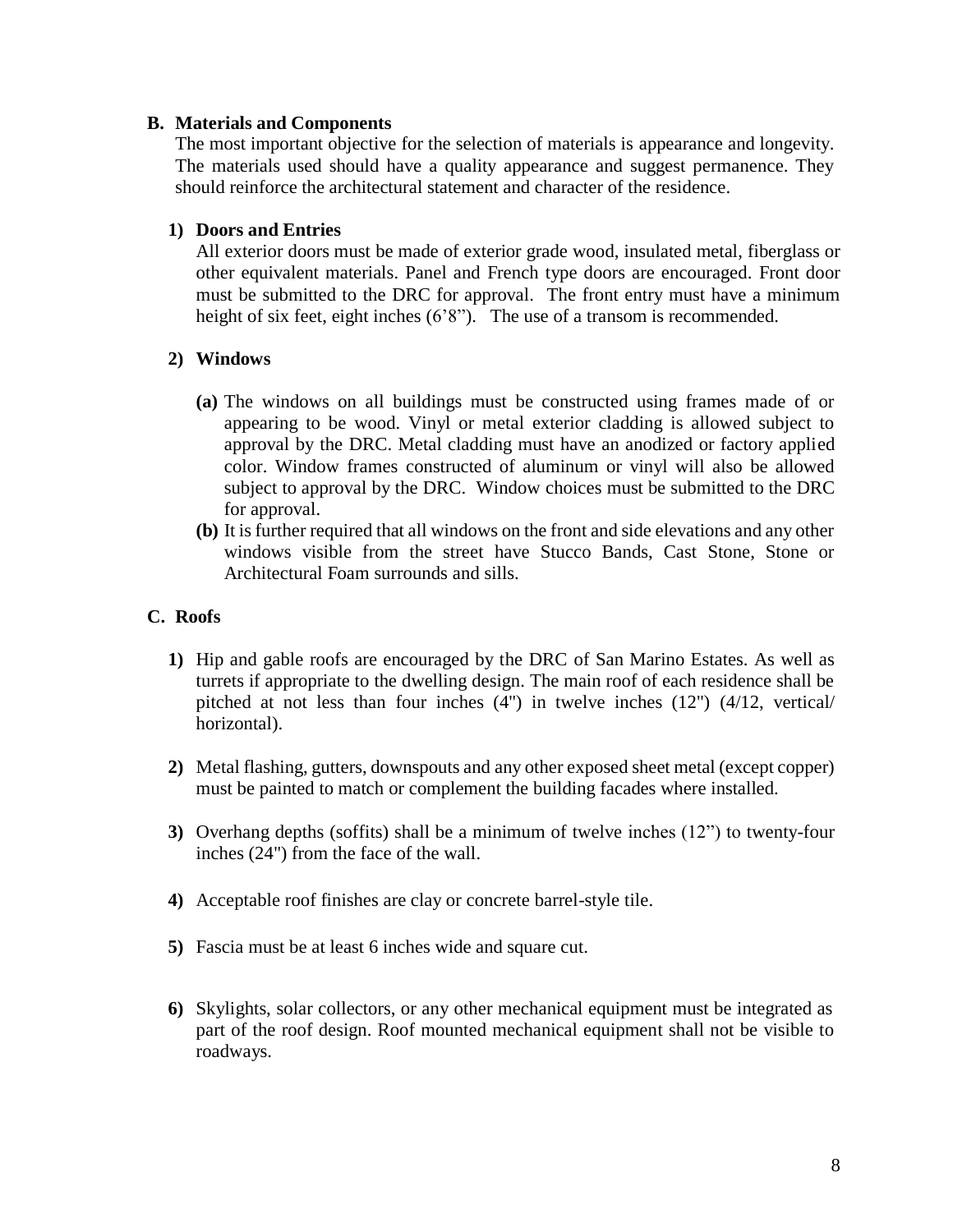# **D. Color**

- **1)** All painted and material colors should reflect mature blends of softer tones, and avoid bright, harsh, bold or invasive pigmentations. Solid primary colors including black and red, except as limited accents, are not permitted.
- **2)** The color of the roof is expected to enhance the overall appearance of the building. Both initial and weathered color characteristics of such surfaces shall be considered in palette selection and presentation.
- **3)** All color selections both before initial construction and subsequent repainting, other than the original approved color, are subject to approval of the DRC.
- **4)** Color schemes should differ from immediately adjacent homes.

# **E. Chimneys**

The DRC cannot approve metal or exposed chimneys on any part of the roof visible from the street, or if the exterior cover does not match the color of the house.

# **F. Garages and Garage Doors**

All residential dwellings shall include a garage within the buildable area of the homesite. Garages shall accommodate a minimum of two (2) cars. The minimum back-up space for each garage shall be twenty-two feet (22') from the face of the outside garage wall and should accommodate a five foot (5') radius. The DRC cannot deny approval for a motor home garage on lots where they may be accommodated into the house design in keeping with a pleasing front elevation. The DRC is not allowed to approve any driveway with an approach narrower than twelve (12) feet wide.

## **G. Screen Enclosures**

Screened enclosures shall be considered an important aesthetic and architectural issue. Screened areas are permitted only within the buildable area of the lot as defined by the building envelope. The DRC cannot approve a screen enclosure that has framing of a color other than bronze or dark brown.

## **H. Docks and Boathouses**

The DRC is not permitted to allow the construction of docks or boathouses on lakefront lots.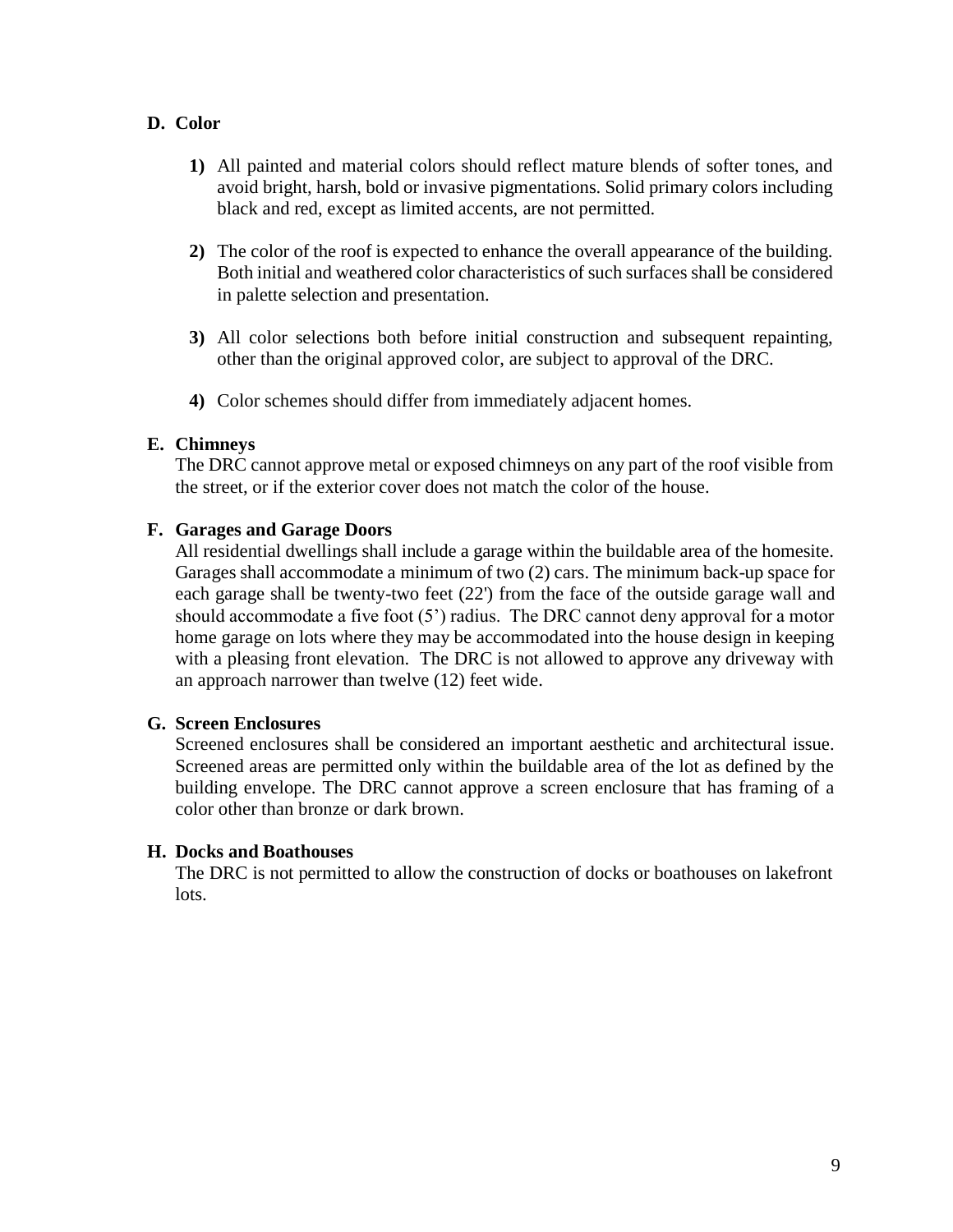## **I. Accessory Buildings and Structures**

The DRC is not allowed to approve out-buildings or accessory structures unless located within the building envelope (see Subsection I.A Building Envelope).

## **1) Pools and Pool Structures**

The DRC is not allowed to permit the construction of swimming pools or pool structures without prior approval by the County.

# **2) Playground Equipment**

Playground equipment must be behind the house and screened from view from roads by landscape. No playground equipment shall be more than twelve (12) feet in height.

# **3) Basketball Goals**

Basketball goals must be behind the front elevation of the home and be screened from view from the roads as much as possible. The goal should have a clear background and black pole.

# **4) Tennis Courts**

Tennis courts must be located within the building envelope. If chain link fencing is used it must have a dark vinyl coating and be no taller than ten feet (10') in height.

# **5) Mailboxes and Street Lamp Posts**

Mailboxes and decorative street lamp post will be standardized by the DRC and installed at the Owner's expense.

# **III.LANDSCAPE**

# **A. General**

- **1)** Landscaping is an essential element of the residence. The DRC requires that the landscape design be completed by a registered Landscape Architect or experienced professional and that it satisfy Brevard County codes. A detailed list of plants, sizes and unit cost breakdown shall be submitted to the DRC prior to final landscape approval. All clearing must be approved by the Developer with a pre-clearing meeting in advance to assure preservation of natural growth.
- **2)** In addition to the minimum landscape requirements to satisfy County codes, the homeowner is required to have the following:

**(a)** A minimum of two (2) shade trees of 3" caliper or larger, and 10' tall or taller, must be included in the landscape design and located in the front yard. Homes on lots with roadway widths greater than 100' shall have a minimum of three such trees.

**(b)** The preference is that the trees be selected to provide a canopy, however, palm trees and accent trees may be used for this requirement at a rate of three (3) palms (12' ht. min.) per required tree or two (2) accent trees per required tree.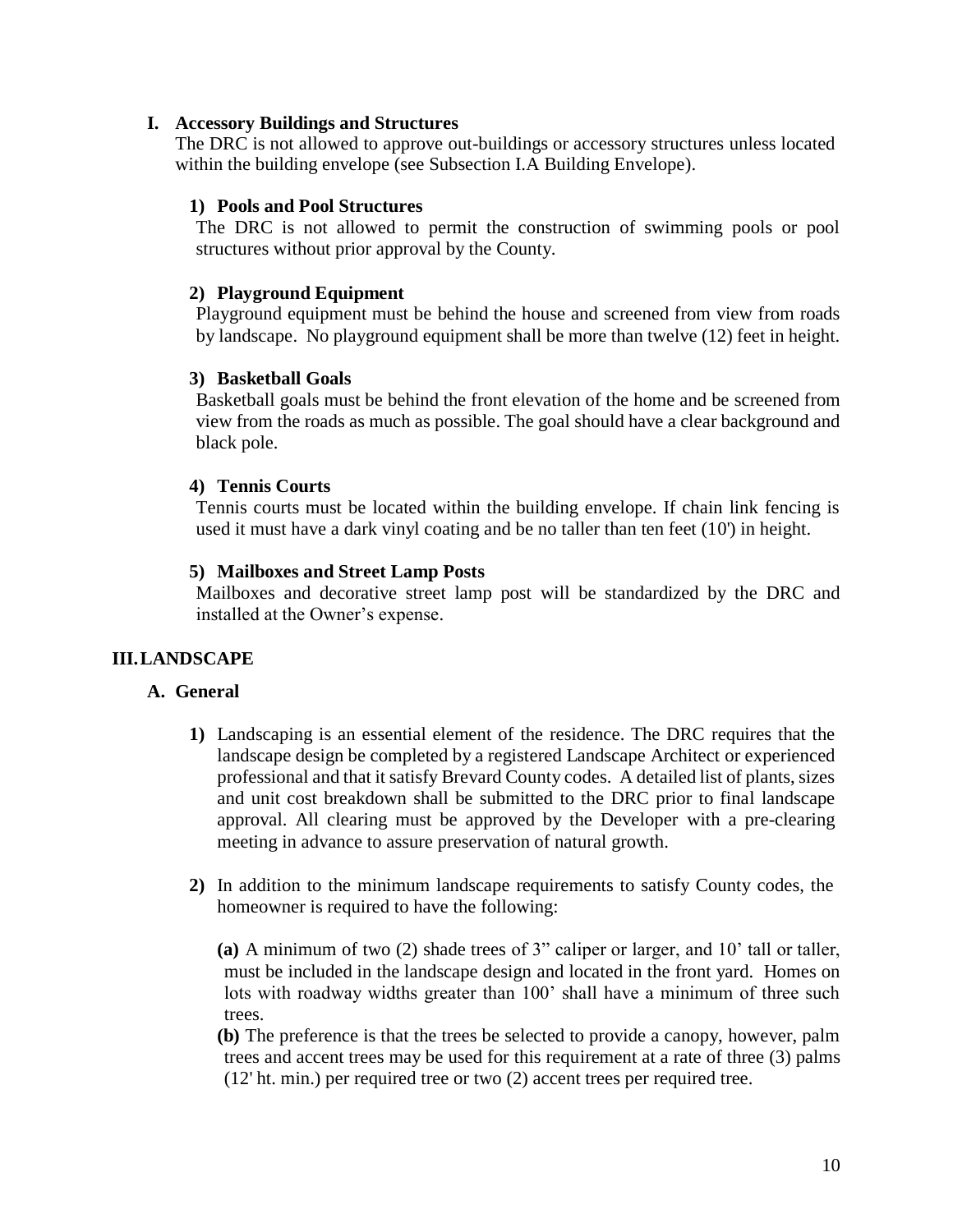**(c)** Existing trees retained on the lot will not count toward the total shade tree requirements without review and approval of the DRC.

- **(d)** Native trees and/or bushes may be required to be planted in conservation areas.
- **3)** Clear cutting of the lots is NOT permitted. The area to be cleared on each lot shall be limited to five feet (5') outside of the building envelope unless reviewed and approved in advance by the DRC. All other existing trees and shrubs are to be preserved. The Landscape plan must indicate all existing tree areas being left on the lot.

## **B. Landscaping Materials**

- **1)** The DRC encourages the use of plant material on the San Marino Estates approved list (see Subsection III.D., Accepted Plant Palette). It prohibits the use of plant material not included on the list without the specific approval of the DRC.
- **2)** The following trees and shrubs are **not acceptable** for landscaping within San Marino Estates:

Chinese Tallow (Sapium sebiferum) Brazilian Pepper (Schinus spp.) Punk Trees (Malaleuca spp.) Mimosa (Albizzia spp.) Australian Pine (Casuarina spp.) Chinaberry (Melia azedarach) French Mulberry (Morus alba) Ear Tree (Enterolobium cyclocarpum) Eucaluptis Species (eucalyptus species) Arbor Vitae (Thuj a orientalis)

# **C. Planting**

- **1)** A plant palette has been established for the lots within San Marino Estates. These lists are to be used as guidelines in the plant material selection and were derived from the plants' capacity to survive in the environment and compatibility with other plants at San Marino Estates. All plant materials must be Florida No. 1 or better.
- **2)** The intent of the landscape development on each lot is to provide a sense of community identity. The planting scheme should attempt to have as mature an effect as possible at the time of installation.
- **3)** Plant composition should employ a compatible variety of plant types in order to build a pleasant transition from property to property and to create tree canopy.
- **4)** The DRC is not permitted to approve any grass other than Empire or Icon Zoysia.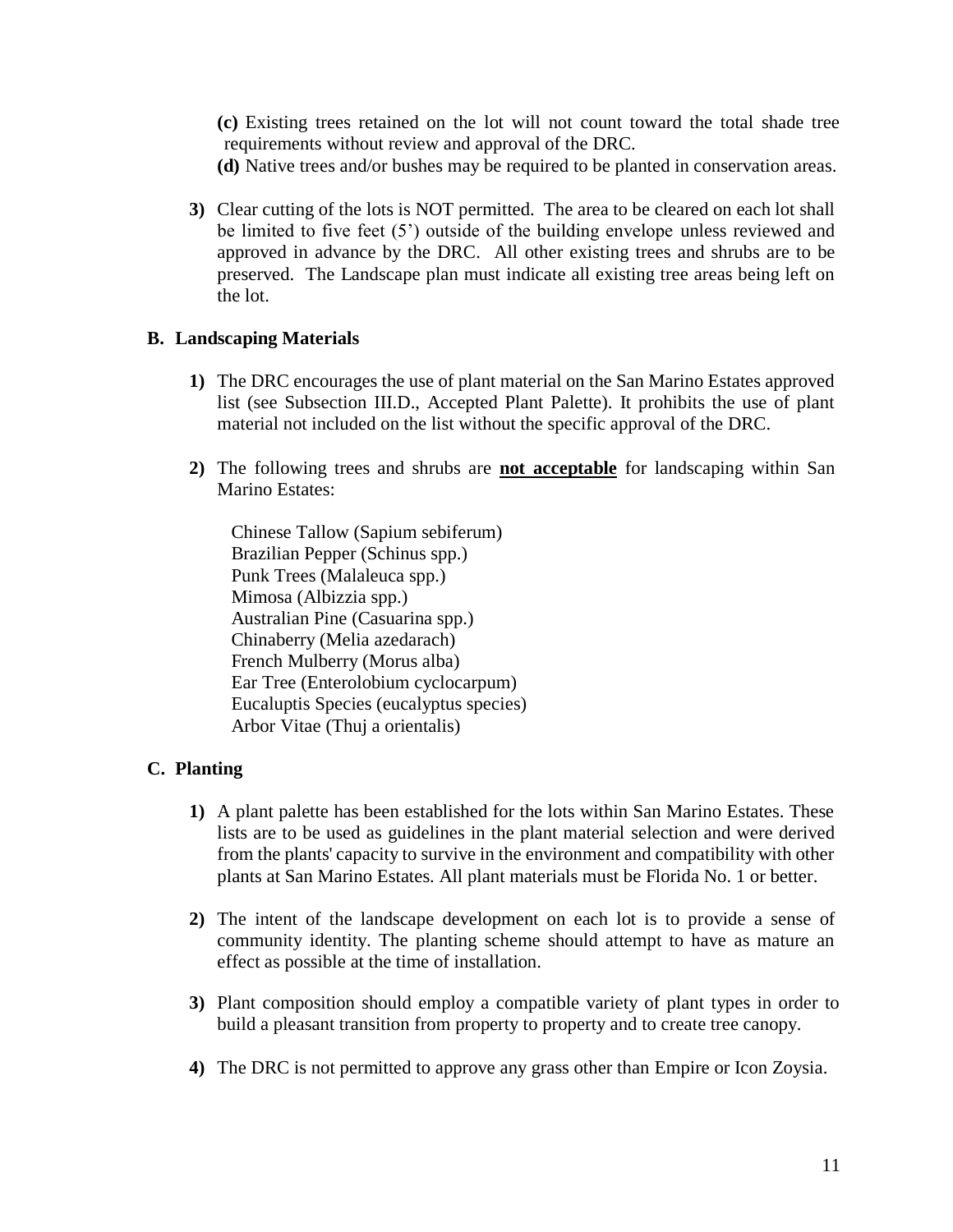#### **D. Accepted Plant Palette:**

#### Acceptable Shade Trees

Laurel Oak (Quercus Laurifolia) Live Oak (Quercus virginiana) Southern Magnolia (Magnolia grandiflora)

#### Acceptable Accent / Flowering Trees

Ligustrum (Ligustrum japonicum) Crape-Myrtle (Lagerstroemia indica) East Palatka Holly (Ilex attenuata "East Palatka") Savannah Holly (Ilex opaca, "Savannah") Hollywood Juniper (Juniperus torulosa) Jacaranda (Jacaranda mimosifolia) Peltophorum (Peltophorum pterocarpum) Tabebuia varieties

#### Acceptable Palms

Canary Island Date Palm (Phoenix canariensis) East Senegal Date Palm (Phoenix reclinata) Pygmy Date Palm (Phoenix roebelenii) Pindo Palm (Butia capitata) Lady Palm (Rhapis excelsa) European Fan Palm (Chamerops humillis) Sago Palm (Cycas revoluta) Everglades Palm (Paurotis wrightii) Queen Palm (Syagrus romanziffianum) Medjool Date Palm (Phoenix dactylifera) Foxtail Palm (Wodeytia bifurcans) Washingtonia Palm (Washingtonia robusta) Silver Bismarkia (Bismarkia nobilis) Christmas Palm (Veitchii merrillii) Chinese Fan Palm (Livistonis deceipens) Coconut Palm (Malayan or Maypan)

#### Acceptable Shrubs

Spider Lily (Crinum Asiaticum) Pittosporum (Pittosporum species) Sandankwa (Viburnum species) Plumbago (Plumbago capensis) Indian Hawthorn (Raphiolepis indica) Azaleas (Rhododendron species)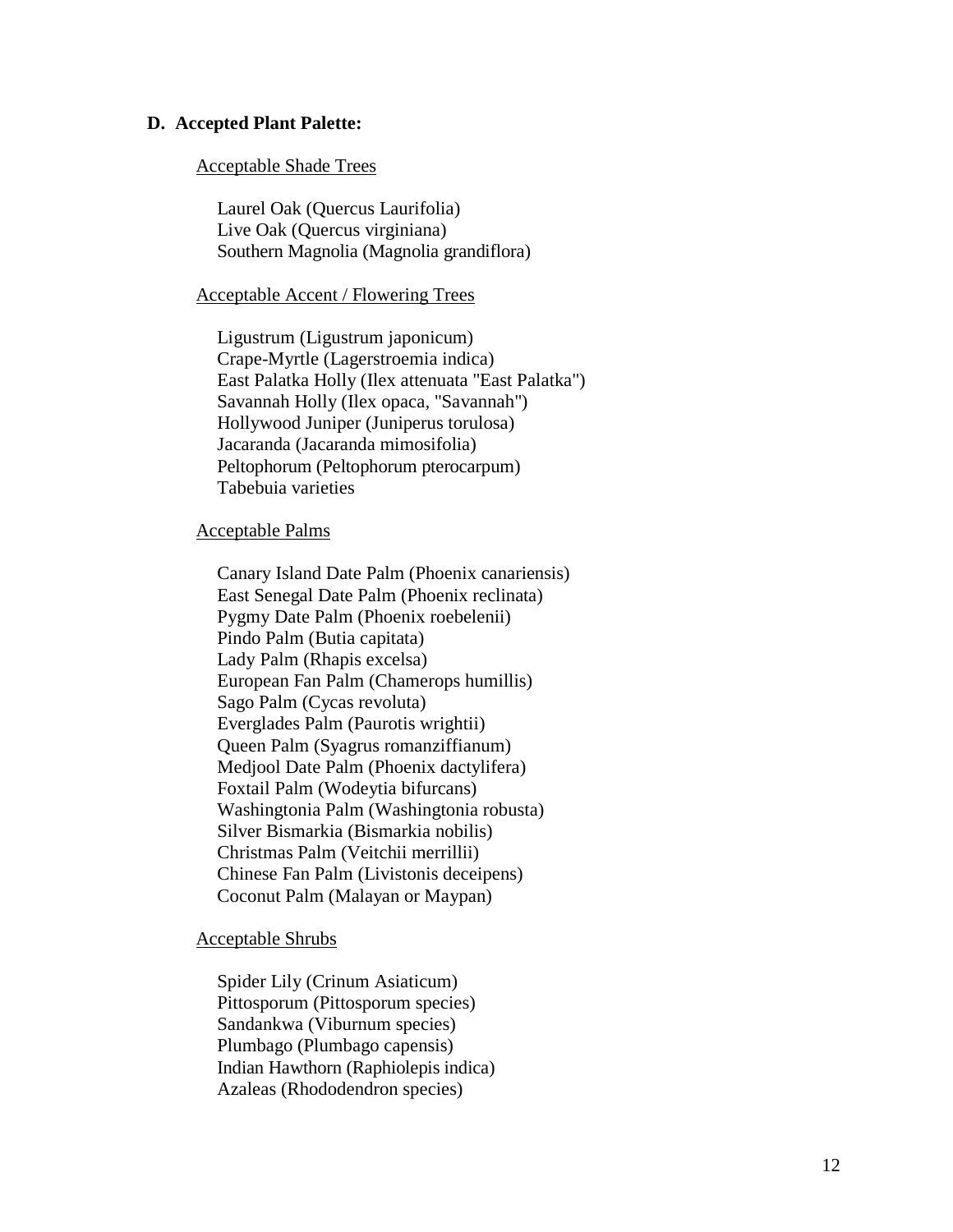Coontie (Zamia floridana) Ligustrum (Ligustrum species) Juniper (Juniperus species) Dwarf Yaupon (Ilex vomitoria nana) Japanese Yew (Podocarpus macrophylla) Pampas Grass (Cortadeia selloana) Gardenia (Gardenia species) Nandina (Nandina domestica) Hibiscus (Hibiscus chinensis) Yellow Thryallis (Thryallis glauca) Cordgrass (Spartina bakeri) Pink Muhly Grass (Muhlenbergia capillaries) Red Fountain Grass (Pennisetum setaceum 'Rubrum') Silver Buttonwood (Conocarpus erectus 'Sericeus') Silver Necklace Pod (Sophora tomentosa) Firebush (Hamelia patens) Ixora sp (Ixora sp) Yellow Allamanda (Allamanda sp) Mexican Bluebell (Ruellia brittonia 'Purple Showers') Croton species (Codiaeum variegatum) Dwarf Schefflera (Schefflera arboricola) Philodendron sp. Pink Snow-on-the-Mountain (Breynia distichia)

#### Acceptable Ground Covers

Mondo Grass (Ophiopon j aponicum) Border Grass (Liriope muscari) Giant Grass (Liriope "Evergreen Giant") Dwarf Shore Juniper (Juniperus conferta compacta) Macho Fern (Nephrolepis biserrata 'Macho Fern') Asiatic Jasmine (Trachelospermum asiaticum) Dwarf Lantana (Lantana depressa) Parson's Juniper (Juniperus parsonii) African Iris (Moraea iridiodes) Blue Lily of the Nile (Agapanthus africanus) Boston Fern (Nephrolepsis exaltata) Holly Fern (Cyrtomium falcatum) Society Garlic (Tulbaghia fragrans)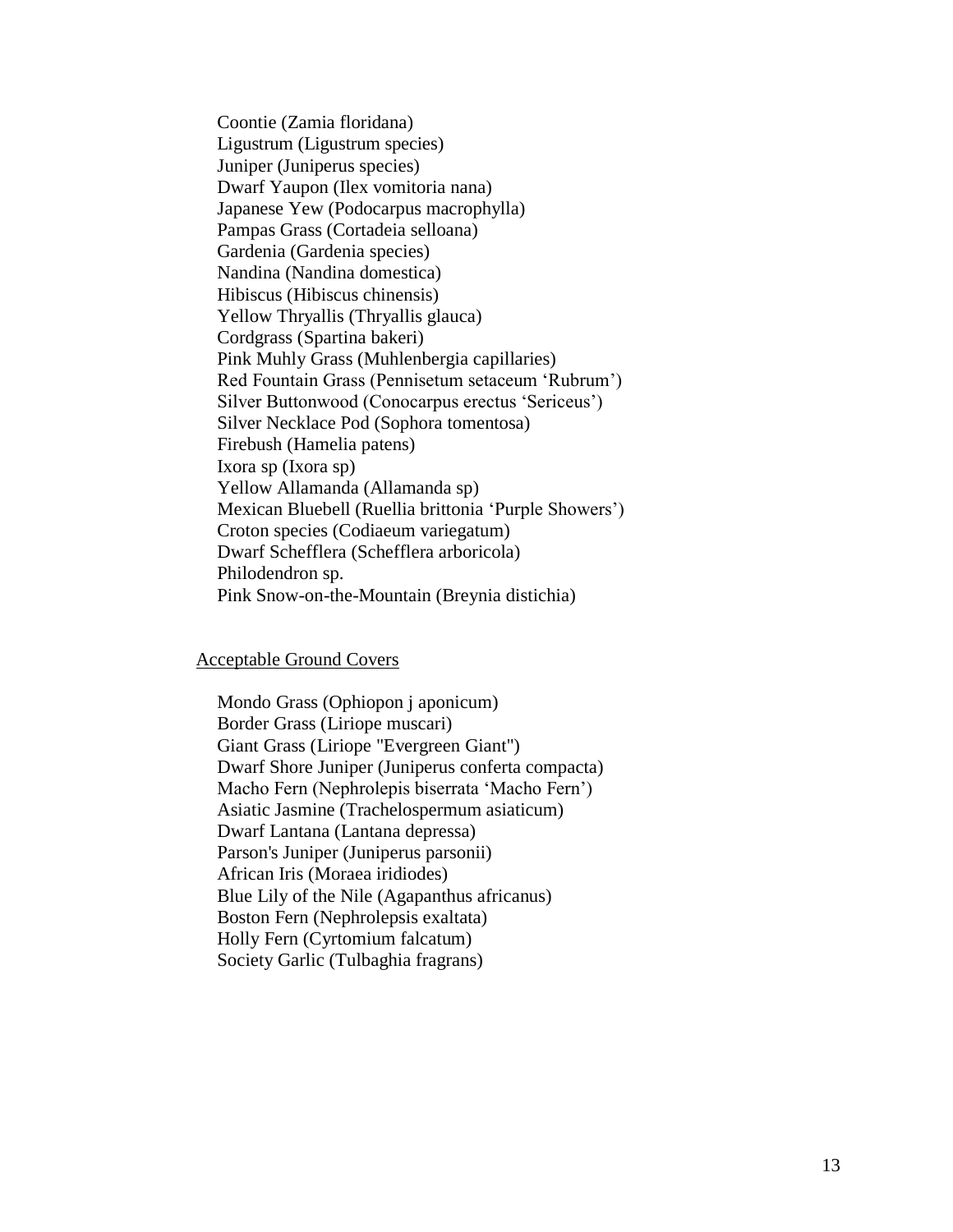## **Acceptable Lakefront Native Aquatic Vegetation**

#### Acceptable Trees

Bald Cypress (Taxodium distichum) Common Willow (Salix caroliniana) Dahoon Holly (Ilex cassine) Loblolly Bay (Gordonia lasianthus) Pond Cypress (Taxodium ascendens) Bay (Magnolia virginiana) Sweet Gum (Liquidamber styraciflua)

#### Acceptable Shrubs

Buttonbush (Cephalanthus occidentalis) Pond Apple (Annona glara) Wax Myrtle (Myrica cerifera) Cordgrass (Spartina bakeri) Pink Muhly Grass (Muhlenbergia capillaries) Red Fountain Grass (Pennisetum setaceum 'Rubrum') Canna Lily (Canna flacida) Leather Fern (Acrostichum daniefolium)

Acceptable Grasses / Forbs

Alligator Weed (Alternanthera philoxeroides) Arrow Arum (Pettandra virginica) Arrowhead (Sagittaria tracyi) Bulrush (Scirpus spp.) Maidencane (Panicum hemitomon) Narrowleaf Sawgrass (Caldium mariscoides) Pickerelweed (Pontederia lancoslata) Swamp Fern (Blechnum serrulatum)

#### **E. Irrigation**

- **1)** All landscape and grassed open areas on residential lots shall be irrigated by an underground irrigation system; natural areas, though, left undisturbed do require irrigation coverage in order to increase natural buffers and conservation areas between homes.
- **2)** Coverage is required from the back of the curb at the street to the property line or adjacent conservation easements. The underground irrigation system shall be automatic and shall draw water from a deep artesian well or from utilities or governmental entities furnishing water to the properties. Use of a rain sensor is recommended.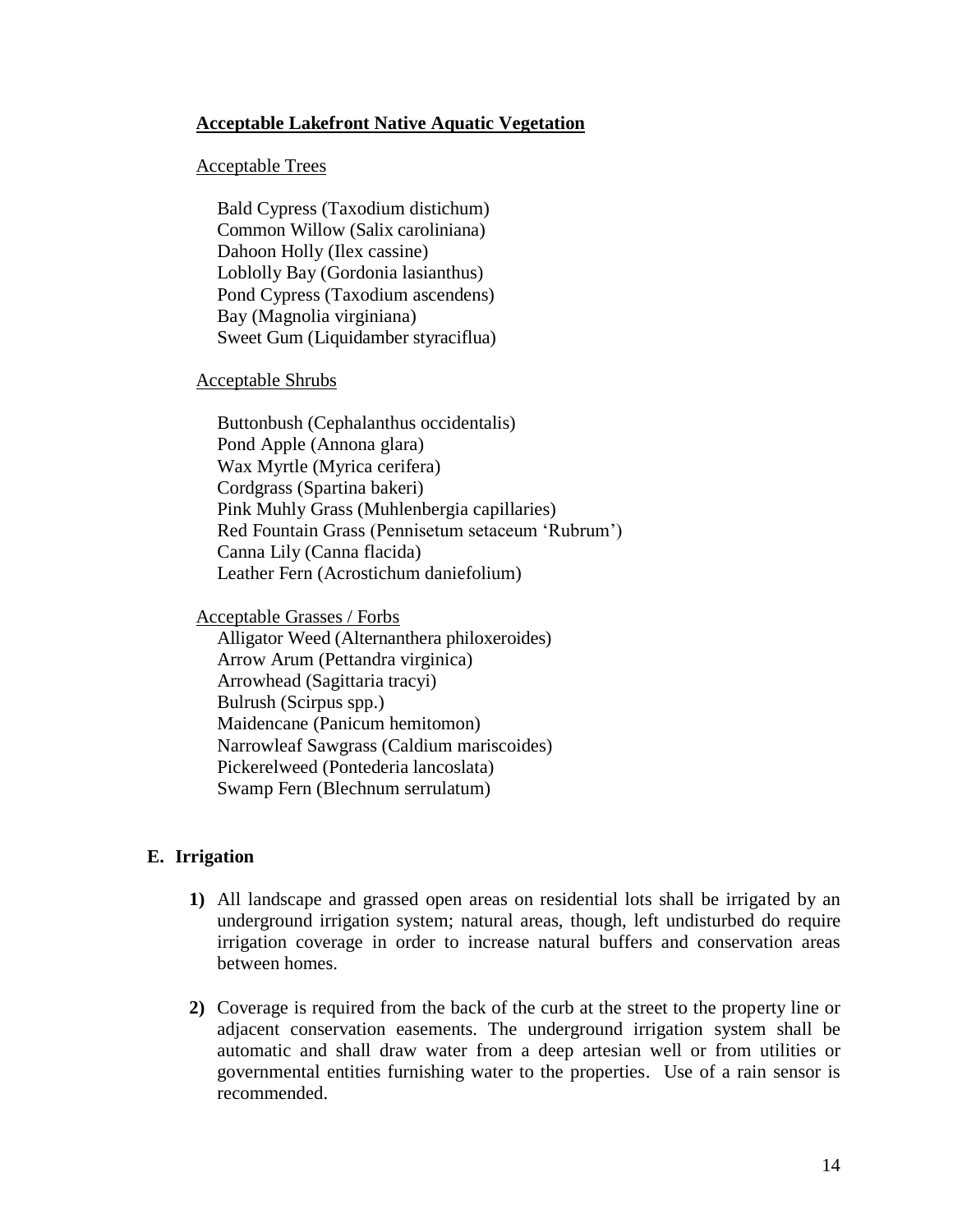# **F. Hardscape**

Hardscape shall be included on either the landscape or the site plan including: Driveways, walkways, pool/patio decks, fencing, any approved garden structures and public sidewalks. Provide material and color call outs and dimensions for all paving sections. Details and cut sheets are needed to delineate these elements as a construction document. (Note: landscape lighting can be included on this plan.) The landscape plan and the site plan must be fully coordinated. (Refer to Subsection I.G., Driveways and Sidewalks)

# **G. Lighting**

Each lot is required to have a lamp post light on or about the center of the front yard. The lamp post shall be powered by a light-sensing switch so that it is always on at night. This lamp post shall be of a standard set forth by the DRC and installed at the Owner's expense. (See Subsection II.I.5 Mailboxes and Street Lamp Posts).

# **IV. DESIGN REVIEW AND PLAN SUBMITTAL PROCESS**

# **A. General**

- **1)** In order to assure every resident of San Marino Estates that the proper standards of development will be encouraged and maintained to everyone's benefit, the DRC has been established to review and approve all plans and specifications for proposed residential improvements.
- **2)** The goal of the DRC is to process each submittal fairly, consistently, in a timely manner, and most importantly, in accordance with the requirements of this Design Review Manual and the Declaration of Covenants, Conditions, Restrictions for San Marino Estates (CCR).
- **3)** An additional goal of the DRC is to review and act on all formal submissions within two (2) days of receipt; however, the amount of time it takes the DRC to complete the review will vary with the complexity of the design and submission completion.
- **4)** Variances will be considered individually by the DRC. The DRC cannot deny a variance so long as it is reasonable.
- **5)** For questions regarding these DRC guidelines, please contact John Newton at (321) 751-6850. The final approval of any plans, designs is the president of the DRC.
- **6)** All plan submittals for Design Review must include two (2) sets of drawings for DRC review. After submittal review, one (1) set of comments will be returned to the Owner, architect and builder.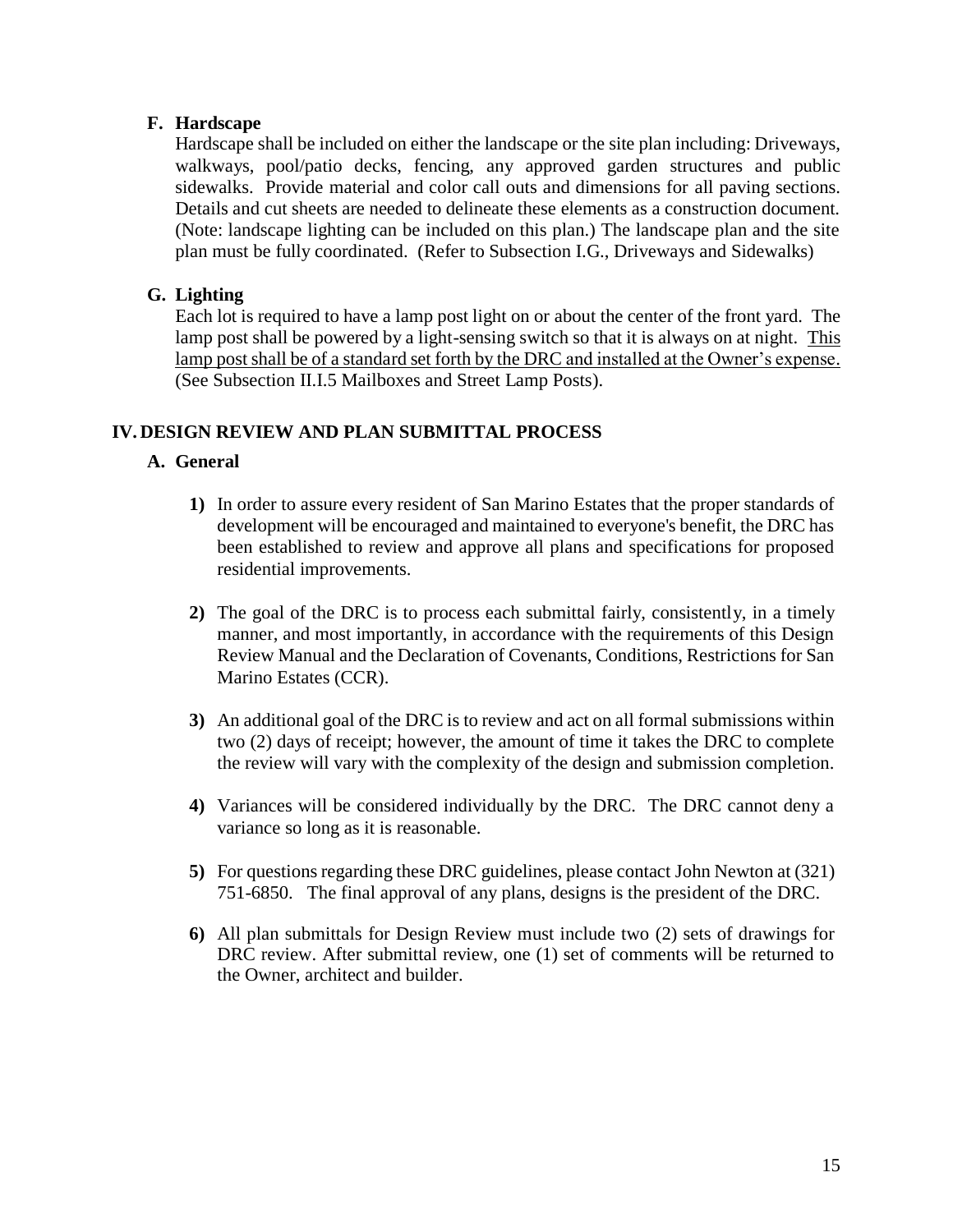## **B. Plan/Design Submittal**

For consideration for Final Approval, all submittals must contain the following as a minimum:

- **1)** Lot Survey indicating all setbacks and easements
- **2)** Plot Plan indicating building placement and all driveways, sidewalks, patios, fences landscape areas, and existing trees/shrubs being maintained on site and final lot drainage
- **3)** Building plans to include Floor plans for each level
- **4)** All four exterior elevations identifying proposed primary materials
- **5)** One (1) set photographs showing structures built on all sides and across the street from the parcel proposed for development
- **6)** One (1) set of illustrative materials, renderings, models, or drawings needed to adequately present the concept
- **7)** Samples of exterior materials (ie. roof tiles, colors, etc.)
- **8)** Landscape plan and detail.
- **9)** Window spec sheet.

#### **C. Professional Consultant Requirements and Responsibilities**

- **1)** The Owner must use licensed professional consultants (Architect, Landscape Architect, and Land Surveyor).
- **2)** It is the Owner's responsibility to make sure that his licensed professionals obtain approval of the DRC on schedule submissions and revisions to the proposed structure.
- **3)** Unless waived in advance by the DRC, the Owner's contract with his architect must include the requirement that the architect inspect the home at least four (4) times during construction and also upon completion as follows:
	- **(a)** Visit 1: 20% complete plumbing rough-in, floor slab formed
	- **(b)** Visit 2: 40% complete frame complete, roof dried in
	- **(c)** Visit 3: 65% complete insulation complete, electric roughed-in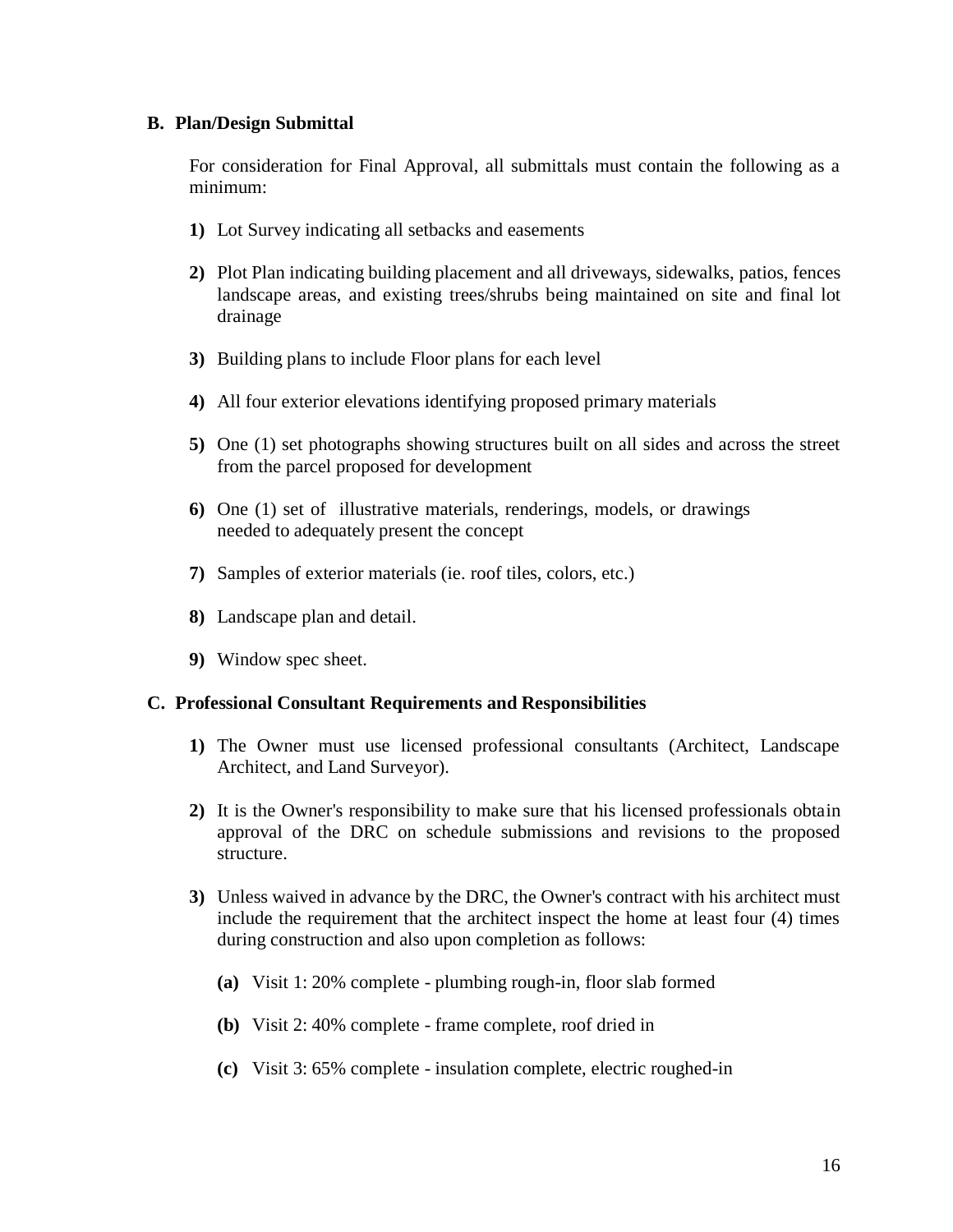- **(d)** Visit 4: 90% complete finished plumbing, finished exterior/ interior/drywall/roof
- **(e)** Visit 5: 100% complete Final Verification
- **4)** The architect is required to verify, in writing, to the DRC that the residence has been substantially completed as designed and as approved by the DRC. Certificate of Occupancy shall not be issued until this inspection has taken place.
- **5)** The Owner is responsible for making his contractors construct his residence in conformance with approved plans and revisions.
- **6)** It shall be the Owner's obligation to comply with all covenants and restrictions imposed upon the lot under review. Unless specifically identified as an exception to the covenants or restrictions, no item contained within an approved plan which conflicts with those covenants or restrictions shall be deemed approved.

## **V. DESIGN REVIEW COMMITTEE**

#### **A. Design Review Committee Membership**

The DRC shall consist of at least three (3) members but no more than seven (7) members, as provided in the Declaration. Each of the members of the DRC shall hold office until such time as he resigns, or is removed, or his successor appointed as set forth herein or in the Declaration.

#### **B. Appointment of Design Review Committee**

Until Turnover, or as provided below, the right from time to time to appoint and replace all members of the DRC is reserved to and vested solely in the Declarant.

No more than one member of the DRC can be a homeowner. All other members of the DRC must be from the building profession.

#### **C. Resignation of Members**

Any member of the DRC may at any time resign from the DRC upon written notice delivered to the Declarant or to the Board of Directors of the Association, whichever then has the right to appoint and remove members.

#### **D. Duties**

As set forth more specifically in the Declaration, it shall be the duty of the DRC to consider and act upon such proposals or plans from time to time submitted to it pursuant to the Design Review Manual, to perform such other duties from time to time delegated to it by the Declarant or the Association, and to amend the Design Review Manual when, and in the manner, deemed appropriate or necessary by the DRC.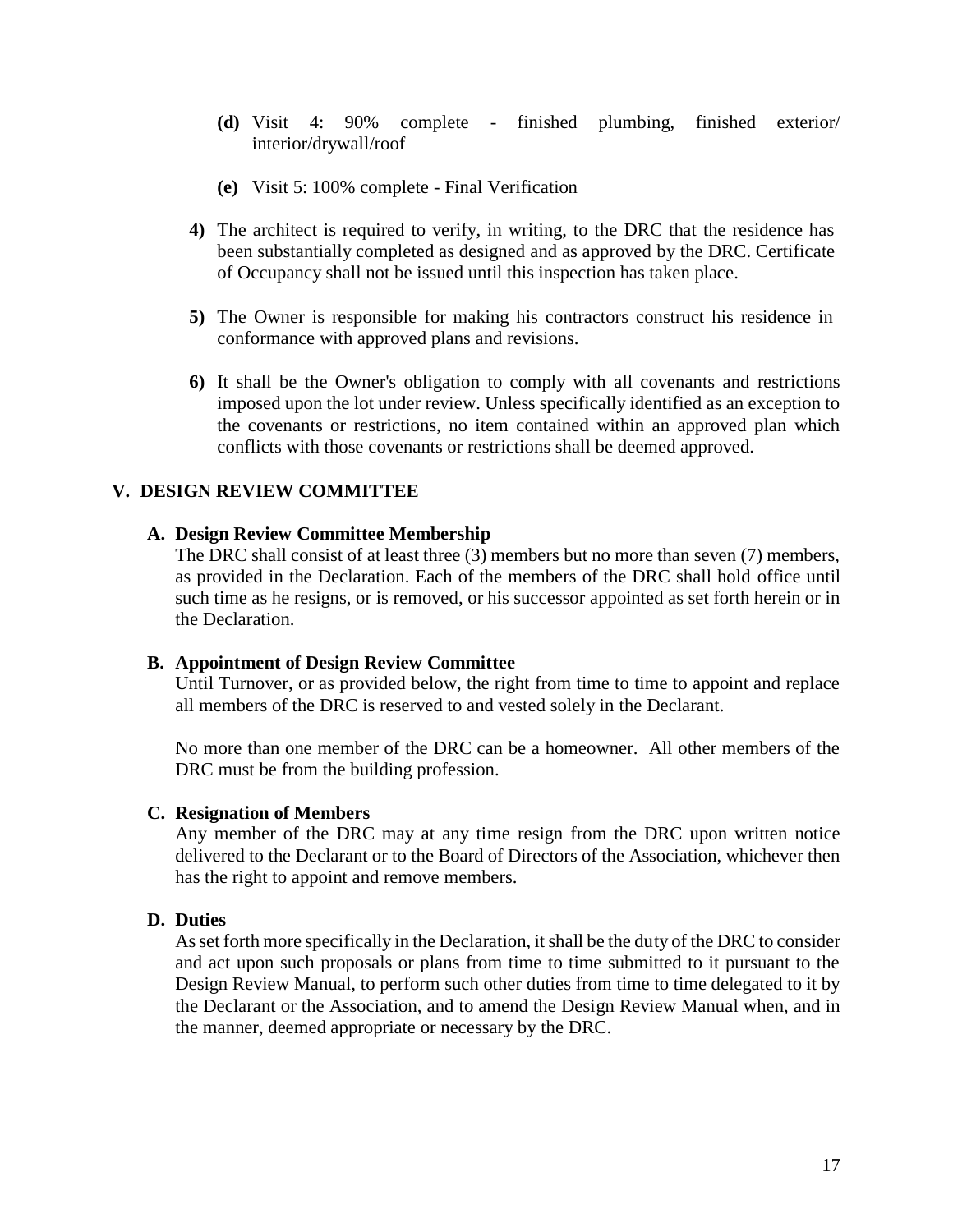#### **E. Meetings**

The DRC shall meet from time to time as necessary to properly perform its duties hereunder. The vote or written consent of a majority of the members of the DRC shall constitute an act by the DRC unless the unanimous decision of its members is otherwise required by the Declaration or the Design Review Manual. The DRC shall keep and maintain a record of all action from time to time taken by the DRC at such meetings or otherwise.

#### **F. Compensation**

Unless authorized by the Association, the members of the DRC shall not receive any compensation for services rendered. All members shall be entitled to reimbursement for reasonable expenses incurred by them in connection with the performance of any DRC function or duty. Professional consultants retained by the DRC shall be paid such compensation as the DRC determines.

## **G. Amendment of Design Review Manual**

The Board of Directors of the Association may, from time to time and in its sole discretion, adopt, amend, and repeal by unanimous vote the Design Review Manual or any rules and regulations to be incorporated into the Design Review Manual which rules and regulations, among other things, interpret, supplement, or implement the provisions of the Design Review Manual. All such rules and regulations or amendments, as they may from time to time be adopted, amended or repealed, shall be appended to and made a part of the Design Review Manual and shall thereupon have the same force and effect as if the same were set forth in and a part of the Declaration. Each Owner is responsible for obtaining a copy of the most recently revised Design Review Manual from the DRC prior to submitting a request for a Pre-Design Meeting.

## **H. Exculpation for Approval or Disapproval of Plans**

The Declarant, and all members of the DRC and any and all officers, directors, employees, agents and Members of the Association, shall not, either jointly or severally, be liable or accountable in damages or otherwise to any Owner or other person whatsoever by reason or on account of any decision, approval or disapproval of the plans, specifications or other materials required to be submitted for review and approval pursuant to the provisions of the Design Review Manual and the Declaration, or for any mistake in judgment, negligence, misfeasance or nonfeasance related to or in connection with any such decision, approval or disapproval. Each person who shall submit plans, specification or other materials to the DRC for consent or approval, by the submission thereof, and each Owner by acquiring title to any parcel or lot or any interest therein, shall be deemed to have agreed that he or it shall not be entitled to and shall not bring any action, proceeding or suit against the Declarant, the DRC, the Association not any Member (as defined in the Declaration), officer, director, employee or agent of any of them for the purpose of recovering any such damages or other relief on account of any such decision, approval or disapproval. Additionally, plans, specifications and other materials submitted to and approved by the DRC, shall be reviewed and approved only as to their compliance with the provisions of the Design Review Manual and the Declaration and their acceptability of design, style, materials, appearance and location in light of the standards for review and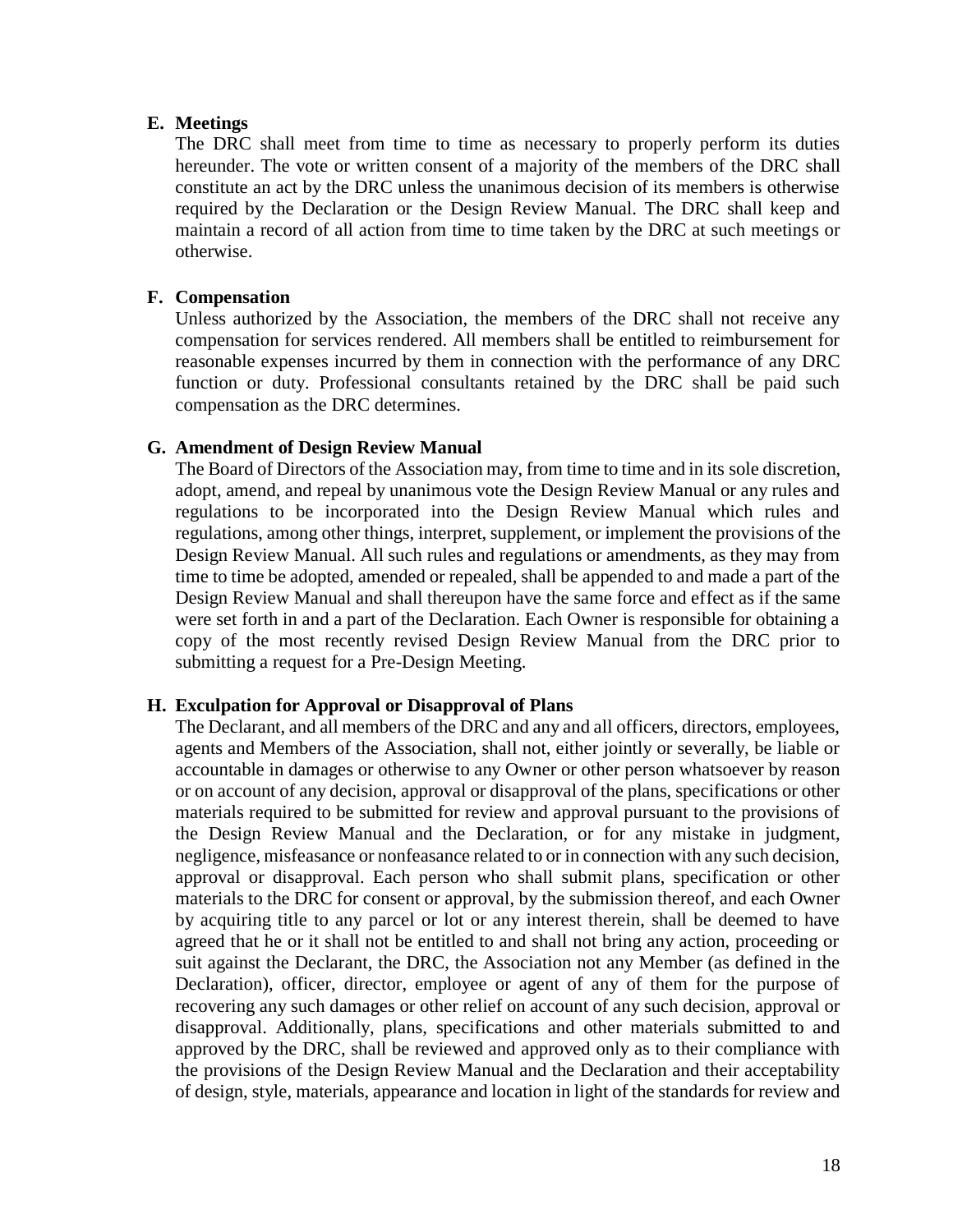approval specified the Declaration and the Design Review Manual, and shall not be reviewed or approved for their compliance with any applicable governmental regulations, including, without limitation, any applicable building or zoning laws, ordinances, rules and regulations. By the approval of any such plans, specifications or materials, neither the Declarant, the DRC, the Association, nor any Member, officer, director, employee or agent of any of them, shall have, assume or incur any liability or responsibility whatsoever for any violation of governmental regulations or any defect in the design or construction of any building, structure or other improvement, constructed, erected, placed or installed pursuant to or in accordance with any such plans, specifications or other materials approved pursuant to the Design Review Manual and the Declaration.

## **I. Enforcement**

The Board of Directors of the Association on behalf of the Association, and the Declarant, until turnover, shall have the authority and standing to enforce in courts of competent jurisdiction the decisions of the DRC established in the Declaration or the Design Review Manual.

# **VI. CONSTRUCTION AND BUILDER REGULATIONS**

In order to ensure that the natural landscaping of each parcel and lot is not unnecessarily damaged or destroyed during construction, the following regulations shall apply during the construction period. These regulations shall be made a part of all construction contracts/documents for each residential lot or other improvements on the parcel or a lot, and all Builders, Owners, and other persons shall be bound by these regulations. Any violation by a Builder shall be deemed a violation by the Owner of the parcel or lot.

## **A. Pre-Construction Conference**

Prior to commencing construction, the Builder must meet with a representative of the DRC to review construction procedures and coordinate his activities at San Marino Estates.

## **B. Occupational Safety and Health Act Compliance (OSHA)**

All applicable OSHA regulations and guidelines must be strictly observed at all times.

## **C. Construction Trailers, Portable Field Offices, Etc.**

Any Owner or Builder who desires to bring a construction trailer, field office, onto the properties shall first apply for and obtain written approval from the DRC. The DRC will work closely with the Owner or Builder to determine the best way to bring such construction trailer, field office and the like onto the parcel or lot and the best possible location therefore. All temporary structures shall be located only in a location approved by the DRC and shall be removed upon completion of construction. Any permits necessary shall be obtained by the Owner prior to such temporary structures being brought onto the properties.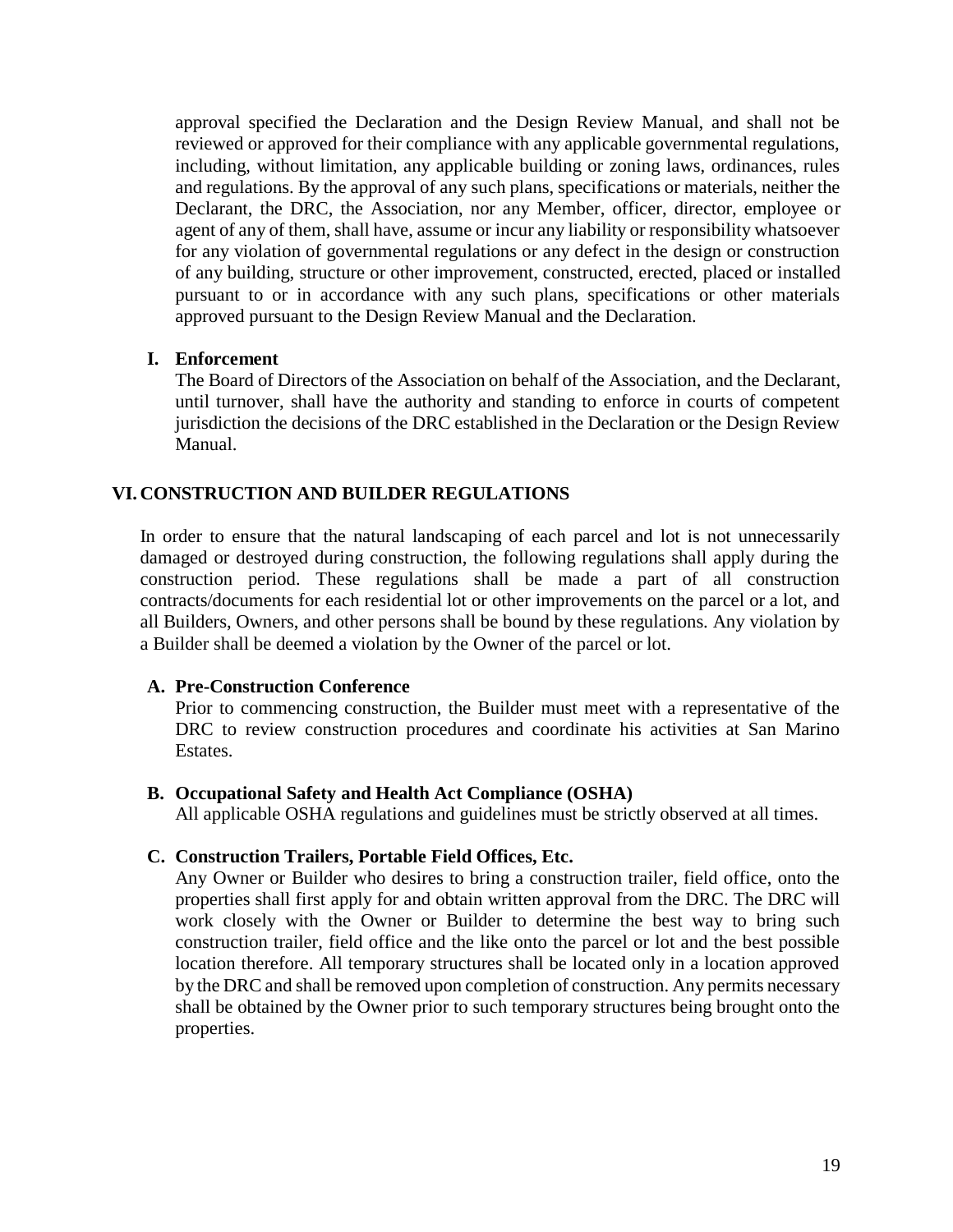## **D. Debris and Trash Removal**

All Owners shall be responsible for requiring their Builder(s) to maintain the job site in a reasonably neat and clean manner, which includes having excess trash and debris removed as necessary.

# **E. Sanitary Facilities**

Each Owner and Builder shall be responsible for providing adequate sanitary facilities for his construction workers.

# **F. Vehicles and Parking Areas**

Construction crews shall not park on, or otherwise use, other parcels, lots or any common areas, ponds or the like. Private and construction vehicles and machinery shall be parked only in areas designated by the DRC so as not to damage the natural landscape. All vehicles shall be parked so as not to inhibit traffic.

# **G. Conservation of Landscaping Materials**

- **1)** Except for Pine Trees, no other trees or existing landscape shall be removed form the site without the express permission of the DRC and the Declarant (if before turnover). Owners and Builders shall specify in their plan submission what steps they will take to protect such trees and existing landscape.
- **2)** Owners and Builders are advised that the parcels, lots and common areas contain valuable native trees and other natural landscaping elements that should be absolutely protected during construction. There are other protected areas, including wetlands, regulated by conservation easements which must be complied with and which, among other things, regulate the use of such protected areas.
- **3)** Trees and other landscaping elements that must not be removed from a parcel or lot shall be marked and protected by the Owner or Builders by flagging, fencing, or barriers. The DRC shall have the right to flag major trees or treed areas which are to be fenced off for protection. Any trees or branches removed during construction must be promptly cleared and removed immediately from the construction site.

# **H. Excavation Materials**

Excess excavation materials must be removed by the Owner from San Marino Estates, or, with the written approval of the Declarant (if before turnover) or the DRC, such excess excavation materials, not including debris from the building operations or cleared vegetation, may be hauled to a location designated by the Declarant (if before turnover) or the DRC.

# **I. Blasting**

If any blasting is to occur, the DRC must be informed far enough in advance to allow it to make such investigation as it deems appropriate to confirm that all appropriate measures, including protective actions, have been taken prior to the blasting. No blasting or impact digging causing seismic vibrations may be undertaken without the approval of the DRC. All applicable governmental regulations should be reviewed and complied with prior to and during any blasting activity.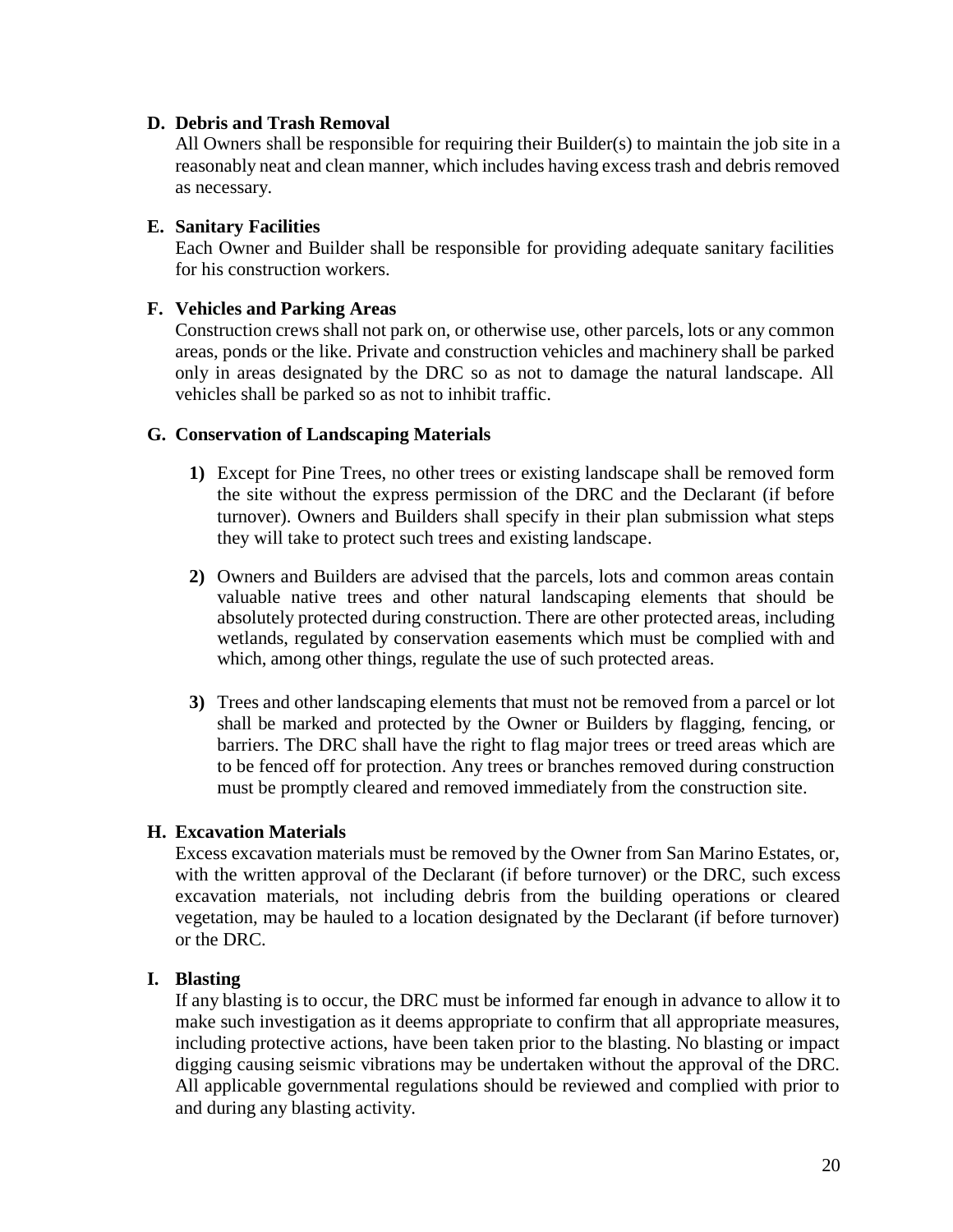# **J. Restoration or Repair of Other Property Damaged**

Any activities which are likely to give rise to damage and scarring to other property, including, but not limited to, common areas, other parcels, lots, roads, driveways, and/or other improvements will not be permitted. If any such damage occurs, it must be repaired and/or restored promptly at the expense of the person causing the damage or the Owner of the parcel or lot from whom the person causing such injury is working. Upon completion of construction, each Owner and Builder shall clean the construction site and repair all property which was damaged, including but not limited to restoring grades, planting shrubs and trees as approved or required by the DRC, and repairing streets, driveways, pathways, drains, culverts, ditches, signs, lighting, and fencing.

# **K. Miscellaneous and General Practices**

All Owners shall be absolutely responsible for the conduct and behavior of their agents, representatives, builders, contractors, subcontractors and their employees within the properties of San Marino Estates. The following are prohibited in San Marino Estates:

- **1)** Changing oil in, or repairing, any vehicle or equipment on the site itself or other than at the location on the parcel or lot designated for that purpose by the DRC.
- **2)** Allowing concrete suppliers and contractors to clean their equipment at locations other than those designated for that purpose by the DRC.
- **3)** Removing any plant material, topsoil, or similar items from any property of others within San Marino Estates, including construction sites.
- **4)** Using disposal methods other than those approved by the DRC.
- **5)** Use or traveling over the common areas and public areas other than paved roads.
- **6)** Bringing pets, particularly dogs, onto the properties by contractors, subcontractors or their employees. No pets will be allowed to roam at will throughout San Marino Estates.
- **7)** Possession and/or consumption of alcoholic beverages on the properties by any person engaged in construction activities while performing such construction activities. No construction personnel shall enter the properties in an intoxicated state.

## **L. Construction Area Plan**

Prior to the commencement of any construction activity on a parcel or lot, the Owner and Builder shall provide a detailed plan as to the manner in which the natural landscape will be protected, and the areas to which all construction activity will be confined.